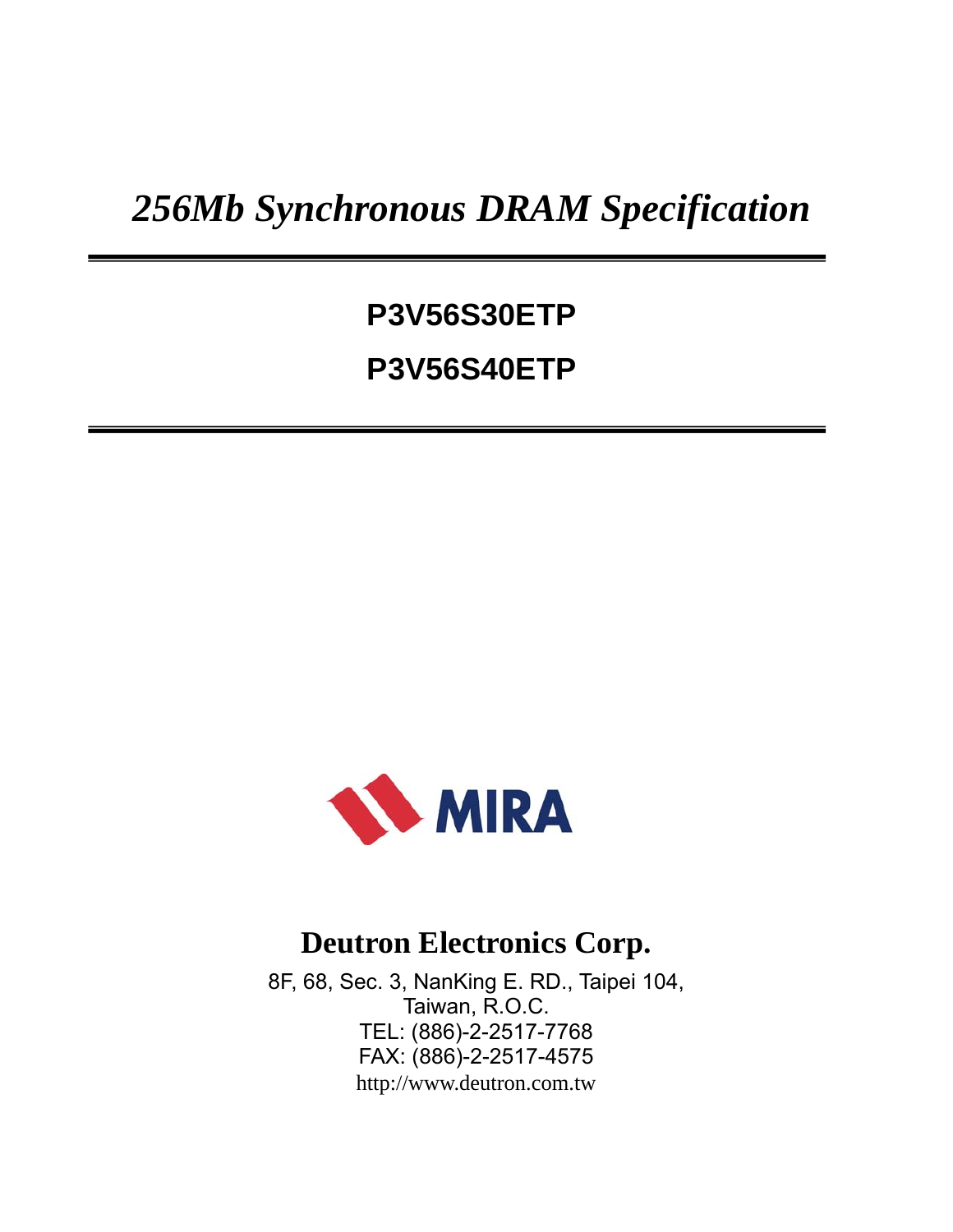

# **General Description**

P3V56S30ETP is organized as 4-bank x 8,388,608-word x 8-bit Synchronous DRAM with LVTTL interface and P3V56S40ETP is organized as 4-bank x 4,194,304-word x 16-bit. All inputs and outputs are referenced to the rising edge of CLK. P3V56S30ETP and P3V56S40ETP achieve very high speed data rates up to 166MHz, and are suitable for main memories or graphic memories in computer systems.

# **Features**

- Single 3.3V ±0.3V power supply
- Maximum clock frequency :
- 6:166MHz<3-3-3>/-7:143MHz<3-3-3>/-75:133MHz<3-3-3>
- Fully synchronous operation referenced to clock rising edge
- 4-bank operation controlled by BA0, BA1 (Bank Address)
- /CAS latency- 2/3 (programmable)
- Burst length- 1/2/4/8/FP (programmable)
- Burst type- Sequential and interleave burst (programmable)
- Byte Control- DQM (P3V56S30ETP), DQML and DQMU (P3V56S40ETP)
- Random column access
- Auto precharge / All bank precharge controlled by A10
- Support concurrent auto-precharge
- Auto and self refresh
- 8192 refresh cycles /64ms
- LVTTL Interface
- Package

400-mil, 54-pin Thin Small Outline (TSOP II) with 0.8mm lead pitch Pb-free package is available

# **Ordering Information**

54Pin TSOPII (400mil x 875mil)

| Part No.       | <b>Max. Frequency</b> | <b>Supply Voltage</b> |
|----------------|-----------------------|-----------------------|
| P3V56S30ETP-6  | 166MHz (CL=3)         | 3.3V                  |
| P3V56S30ETP-7  | 143MHz (CL=3)         | 3.3V                  |
| P3V56S30ETP-75 | 133MHz (CL=3)         | 3.3V                  |
| P3V56S40ETP-6  | 166MHz (CL=3)         | 3.3V                  |
| P3V56S40ETP-7  | 143MHz (CL=3)         | 3.3V                  |
| P3V56S40ETP-75 | 133MHz (CL=3)         | 3.3V                  |

Deutron Electronics reserves the right to change products or specification without notice.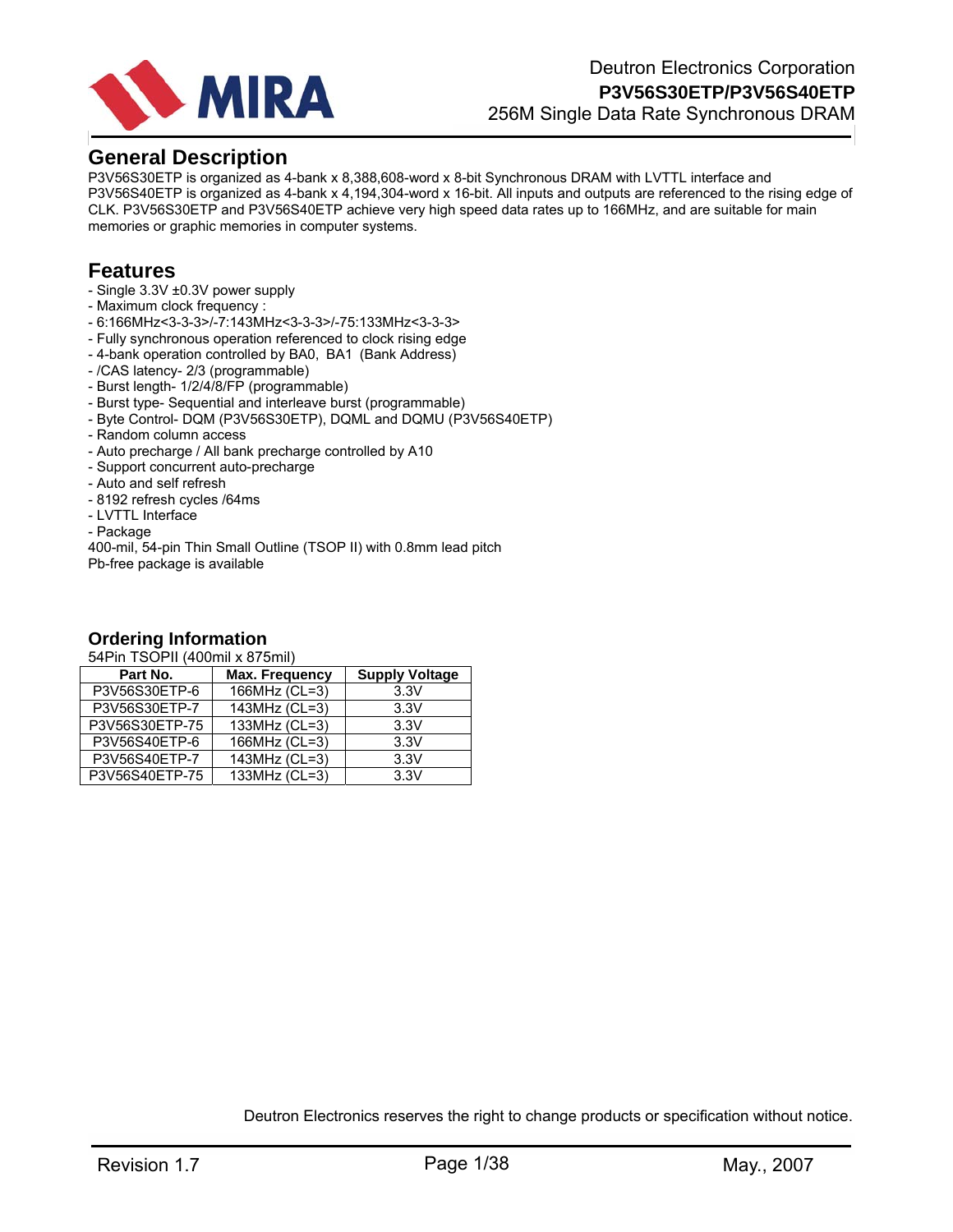

# Deutron Electronics Corporation **P3V56S30ETP/P3V56S40ETP** 256M Single Data Rate Synchronous DRAM

|                                                                           |                                                                                                                                                                                           |                                                                                                                                                                                                                          |                                                                                                                                                                    | X8                                                                                          |                                                                                                                                                                                                                                                                                                                                                                                          |                                                                                                                                                                                    |  |
|---------------------------------------------------------------------------|-------------------------------------------------------------------------------------------------------------------------------------------------------------------------------------------|--------------------------------------------------------------------------------------------------------------------------------------------------------------------------------------------------------------------------|--------------------------------------------------------------------------------------------------------------------------------------------------------------------|---------------------------------------------------------------------------------------------|------------------------------------------------------------------------------------------------------------------------------------------------------------------------------------------------------------------------------------------------------------------------------------------------------------------------------------------------------------------------------------------|------------------------------------------------------------------------------------------------------------------------------------------------------------------------------------|--|
|                                                                           |                                                                                                                                                                                           |                                                                                                                                                                                                                          |                                                                                                                                                                    | X16                                                                                         |                                                                                                                                                                                                                                                                                                                                                                                          |                                                                                                                                                                                    |  |
|                                                                           | Vdd<br>DQ0<br>VddQ<br>ΝC<br>DQ1<br>VssQ<br>ΝC<br>DQ2<br>VddQ<br>ΝC<br>DQ3<br>VssQ<br>ΝC<br>Vdd<br>ΝC<br>ΛWΕ<br>/CAS<br>/RAS<br>/CS<br>BA0<br>BA1<br>A10/AP<br>A0<br>A1<br>Α2<br>A3<br>Vdd | Vdd<br>DQ0<br>VddQ I<br>DQ1 I<br>DQ2<br>VssQ l<br>DQ3<br>DQ41<br>VddQ l<br>DQ5<br>DQ6<br>VssQ<br>DQ71<br>Vdd I<br>DQML<br>/WE<br>/CAS  <br>/RAS<br>/CS I<br>BA0<br>BA1 I<br>A10/API<br>A0<br>A1<br>A2 I<br>A3 I<br>Vdd I | 1<br>$\overline{c}$<br>3<br>4<br>5<br>6<br>7<br>8<br>9<br>10<br>11<br>12<br>13<br>14<br>15<br>16<br>17<br>18<br>19<br>20<br>21<br>22<br>23<br>24<br>25<br>26<br>27 | 400mil x 875mil 54pin 0.8mm pitch TSOP(II                                                   | 54<br>l Vss<br>53<br>DQ15<br>52<br>VssQ<br>51<br>DQ14<br>50<br>DQ13<br>49<br>VddQ<br>48<br>DQ12<br>47<br>DQ11<br>46<br>VssQ<br>45<br>DQ10<br>44<br>DQ9<br>43<br>VddQ<br>42<br>DQ8<br>41<br>Vss<br>40<br>ΝC<br>39<br>DQMU<br>38<br>CLK<br>37<br>CKE<br>36<br>A12<br>35<br>A11<br>34<br>A9<br>33<br>A8<br>32<br>A7<br>31<br>A6<br>30<br>A5<br>29<br>A4<br>28<br>$\blacksquare\mathsf{VSS}$ | Vss<br>DQ7<br>VssQ<br>ΝC<br>DQ6<br>VddQ<br>ΝC<br>DQ5<br>VssQ<br>ΝC<br>DQ4<br>VddQ<br>ΝC<br>Vss<br>ΝC<br>DQM<br>CLK<br>CKE<br>A12<br>A11<br>A9<br>A8<br>A7<br>A6<br>A5<br>A4<br>Vss |  |
| <b>CLK</b><br><b>CKE</b><br>/CS<br>/RAS<br>/CAS<br>/WE<br>DQ0-7<br>DQ0-15 | : Master Clock<br>: Clock Enable<br>: Chip Select<br>: Write Enable                                                                                                                       | : Row Address Strobe<br>: Column Address Strobe<br>: Data I/O (P3V56S30ETP)<br>: Data I/O (P3V56S40ETP)                                                                                                                  |                                                                                                                                                                    | <b>DQM</b><br>DQMU,L<br>$A0-12$<br><b>BA0,1</b><br>Vdd<br>VddQ<br><b>VSS</b><br><b>VSSQ</b> | : Output Disable / Write Mask (P3V56S30ETP)<br>: Output Disable / Write Mask (P3V56S40ETP)<br>: Address Input<br>: Bank Address<br>: Power Supply<br>: Power Supply for Output<br>: Ground<br>: Ground for Output                                                                                                                                                                        |                                                                                                                                                                                    |  |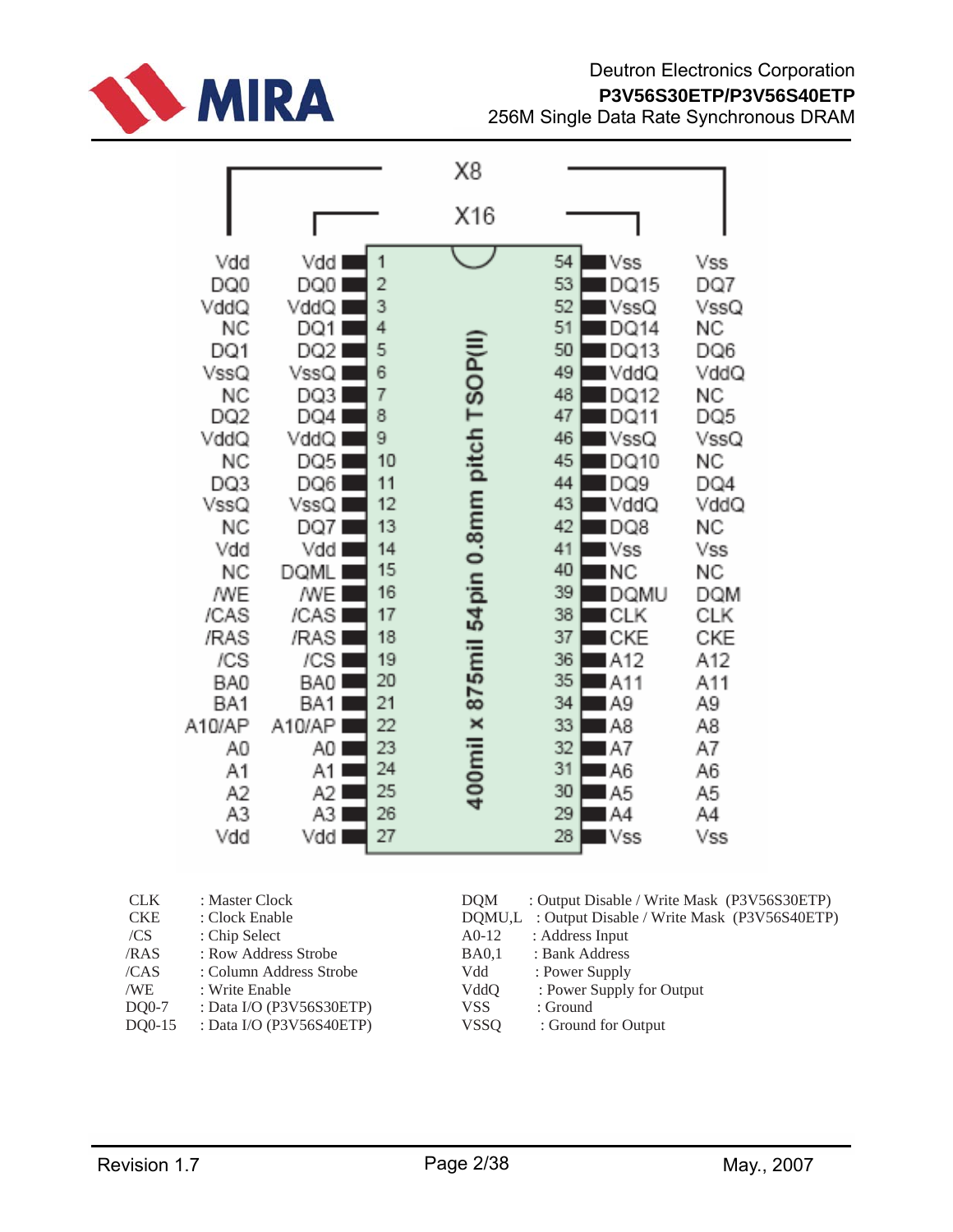



Note:This figure shows the P3V56S30ETP The P3V56S40ETP configuration is 8192x512x16 of cell array and DQ0-15

# **Type Designation Code**

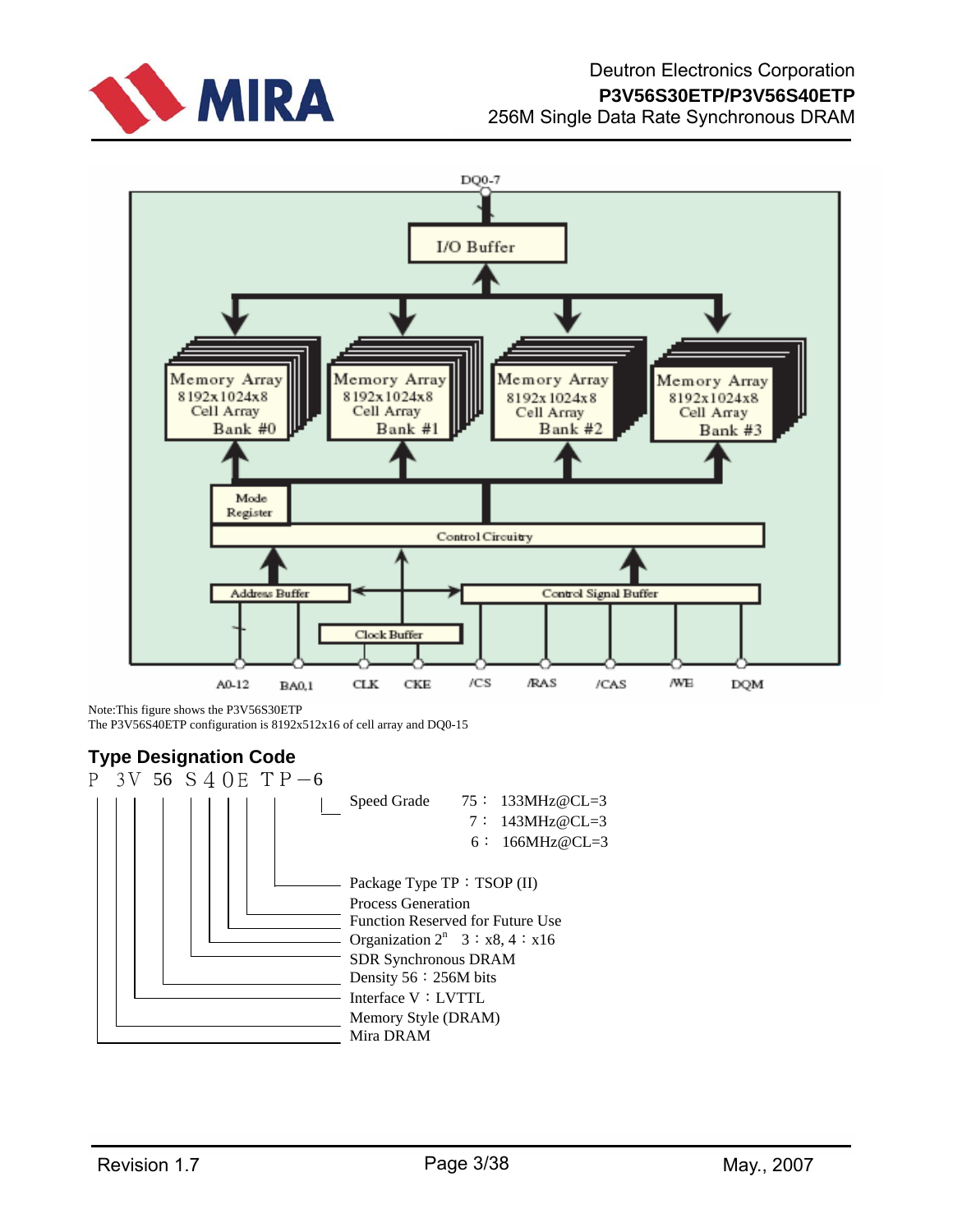

# **Pin Descriptions**

| <b>SYMBOL</b>          | <b>TYPE</b> | <b>DESCRIPTION</b>                                                                                                                                                                                                                                                                                                                                                                                                                                                                                                                                                                                                                   |
|------------------------|-------------|--------------------------------------------------------------------------------------------------------------------------------------------------------------------------------------------------------------------------------------------------------------------------------------------------------------------------------------------------------------------------------------------------------------------------------------------------------------------------------------------------------------------------------------------------------------------------------------------------------------------------------------|
| <b>CLK</b>             | Input       | Clock: CLK is driven by the system clock. All SDRAM input signals are sampled on the positive<br>edge of CLK. CLK also increments the internal burst counter and controls the output registers.                                                                                                                                                                                                                                                                                                                                                                                                                                      |
| <b>CKE</b>             | Input       | Clock Enable: CKE activates (HIGH) and deactivates (LOW) the CLK signal. Deactivating the<br>clock provides PRECHARGE POWER-DOWN and SELF REFRESH operation (all banks idle),<br>ACTIVE POWER-DOWN (row active in any bank), DEEP POWER DOWN (all banks idle), or<br>CLOCK SUSPEND operation (burst/access in progress). CKE is synchronous except after the<br>device enters power-down and self refresh modes, where CKE becomes asynchronous until<br>after exiting the same mode. The input buffers, including CLK, are disabled during power-down<br>and self refresh modes, providing low standby power. CKE may be tied HIGH. |
| /CS                    | Input       | Chip Select: /CS enables (registered LOW) and disables (registered HIGH) the command<br>decoder. All commands are masked when /CS is registered HIGH. /CS provides for external<br>bank selection on systems with multiple banks. /CS is considered part of the command code.                                                                                                                                                                                                                                                                                                                                                        |
| /CAS,<br>/RAS,<br>/WE  | Input       | Command Inputs: /CAS, /RAS, and /WE (along with /CS) define the command being entered.                                                                                                                                                                                                                                                                                                                                                                                                                                                                                                                                               |
| DQM,<br>DQML,<br>DQMU, | Input       | Input/Output Mask: DQM is sampled HIGH and is an input mask signal for write accesses and an<br>output enable signal for read accesses. Input data is masked during a WRITE cycle. The output<br>buffers are placed in a High-Z state (two-clock latency) when during a READ cycle. DQM<br>corresponds to DQ0-DQ7 (P3V56S30ETP). DQML corresponds to DQ0-DQ7, DQMU<br>corresponds to DQ8-DQ15 (P3V56S40ETP).                                                                                                                                                                                                                         |
| BA0, BA1               | Input       | Bank Address Input(s): BA0 and BA1 define to which bank the ACTIVE, READ, WRITE or<br>PRECHARGE command is being applied. These pins also select between the mode register and<br>the extended mode register.                                                                                                                                                                                                                                                                                                                                                                                                                        |
| A0-A12                 | Input       | A0-12 specify the Row / Column Address in conjunction with BA0,1. The Row Address is<br>specified by A0-12. The Column Address is specified by A0-9(x8) and A0-8(x16). A10 is also<br>used to indicate precharge option. When A10 is high at a read / write command, an auto<br>precharge is performed. When A10 is high at a precharge command, all banks are precharged.                                                                                                                                                                                                                                                           |
| DQ0-DQ15               | I/O         | Data Input/Output: Data bus.                                                                                                                                                                                                                                                                                                                                                                                                                                                                                                                                                                                                         |
| <b>NC</b>              |             | Internally Not Connected: These could be left unconnected, but it is recommended they be<br>connected or Vss.                                                                                                                                                                                                                                                                                                                                                                                                                                                                                                                        |
| VDDQ                   | Supply      | DQ Power: Provide isolated power to DQs for improved noise immunity.                                                                                                                                                                                                                                                                                                                                                                                                                                                                                                                                                                 |
| VssQ                   | Supply      | DQ Ground: Provide isolated ground to DQs for improved noise immunity.                                                                                                                                                                                                                                                                                                                                                                                                                                                                                                                                                               |
| VDD                    | Supply      | Core Power Supply.                                                                                                                                                                                                                                                                                                                                                                                                                                                                                                                                                                                                                   |
| Vss                    | Supply      | Ground.                                                                                                                                                                                                                                                                                                                                                                                                                                                                                                                                                                                                                              |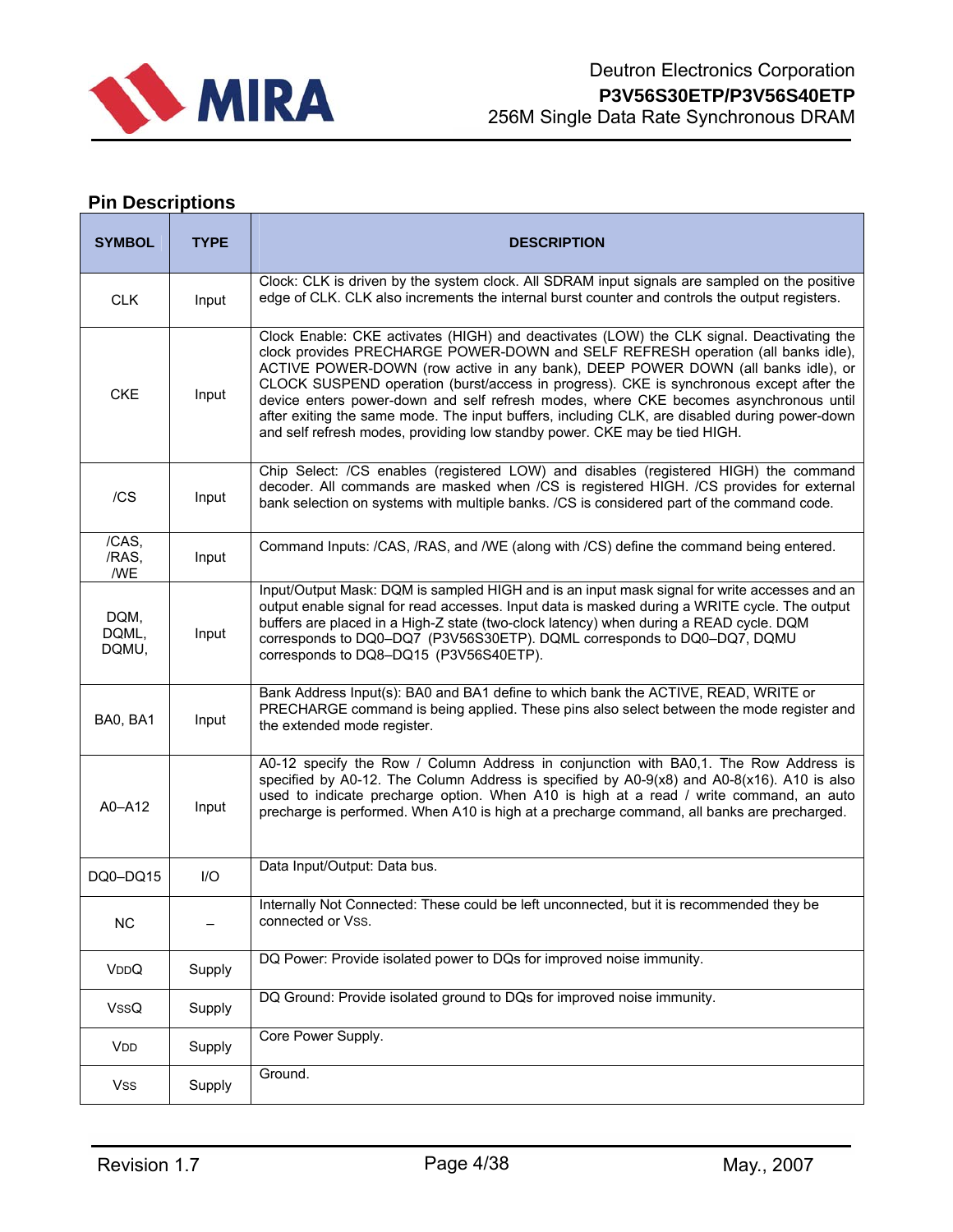

# **ABSOLUTE MAXIMUM RATINGS**

| <b>Parameter</b>                      | Symbol                | Value        | <b>Unit</b> |
|---------------------------------------|-----------------------|--------------|-------------|
| Voltage on any pin relative to Vss    | VIN, VOUT             | $-0.5 - 4.6$ | v           |
| Voltage on VDD supply relative to Vss | VDD, VDDQ             | $-0.5 - 4.6$ | V           |
| Storage temperature                   | <b>TSTG</b>           | $-65 - +150$ | $^{\circ}C$ |
| Power dissipation                     | <b>P</b> <sub>D</sub> | 1.0          | W           |
| Short circuit current                 | los                   | 50           | mA          |

#### **NOTES:**

Permanent device damage may occur if ABSOLUTE MAXIMUM RATINGS are exceeded. Functional operation should be restricted to recommended operating condition. Exposure to higher than recommended voltage for extended periods of time could affect device reliability.

# **DC OPERATING CONDITIONS**

Recommended operating conditions (Voltage referenced to Vss = 0V, TA = 0 to 70°C)

| <b>Parameter</b>          | <b>Symbol</b>         | <b>Min</b>               | <b>Typ</b> | <b>Max</b>               | <b>Unit</b> | <b>Note</b>    |
|---------------------------|-----------------------|--------------------------|------------|--------------------------|-------------|----------------|
| Supply voltage            | Vdd                   | 3.0                      | 3.6<br>3.3 |                          | V           |                |
|                           | VddQ                  | 3.0                      | 3.6<br>3.3 |                          | V           |                |
| Input logic high voltage  | <b>V<sub>IH</sub></b> | 2.0                      |            | $VDDQ + 0.3$             | $\vee$      |                |
| Input logic low voltage   | VIL                   | $-0.3$                   | 0          | 0.8                      | $\vee$      | $\overline{2}$ |
| Output logic high voltage | <b>VOH</b>            | 2.4                      |            | $\overline{\phantom{a}}$ | $\vee$      | $IOH = -0.1mA$ |
| Output logic low voltage  | <b>VOL</b>            | $\overline{\phantom{0}}$ |            | 0.4                      | $\vee$      | $IOL = 0.1mA$  |
| Input leakage current     | Iцг                   | $-5$                     |            | 5                        | uA          | 3              |
| Output leakage current    | lol                   | $-5$                     |            | 5                        | uA          | 3              |

#### **Note:**

1. VIH(max) = 4.6V AC for pulse width  $\leq$  10ns acceptable.

2. VIL(min) = -1.5V AC for pulse width ≤ 10ns acceptable.

3. Any input 0V ≤ VIN ≤ VDD + 0.3V, all other pins are not under test = 0V.

4. Dout is disabled , 0V ≤ VOUT ≤ VDD.

## **CAPACITANCE** ( Vdd = VddQ = 3.3V, **TA = 25°C**, f = 1MHz, pin under test biased at 1.4V.)

| <b>Parameter</b>             | <b>Symbol</b> | <b>Min</b>     | <b>Max</b> | <b>Unit</b> | <b>Note</b> |
|------------------------------|---------------|----------------|------------|-------------|-------------|
| Clock                        | Cclk          | $\overline{2}$ | 3          | pF          |             |
| /CAS,/RAS,/WE,/CS,CKE,DQMU/L | Cin           | 1.5            | 4.5        | рF          |             |
| Address                      | <b>CADD</b>   | 1.5            | 3          | pF          |             |
| DQ0~DQ15                     | COUT          | 2              | 4.5        | pF          |             |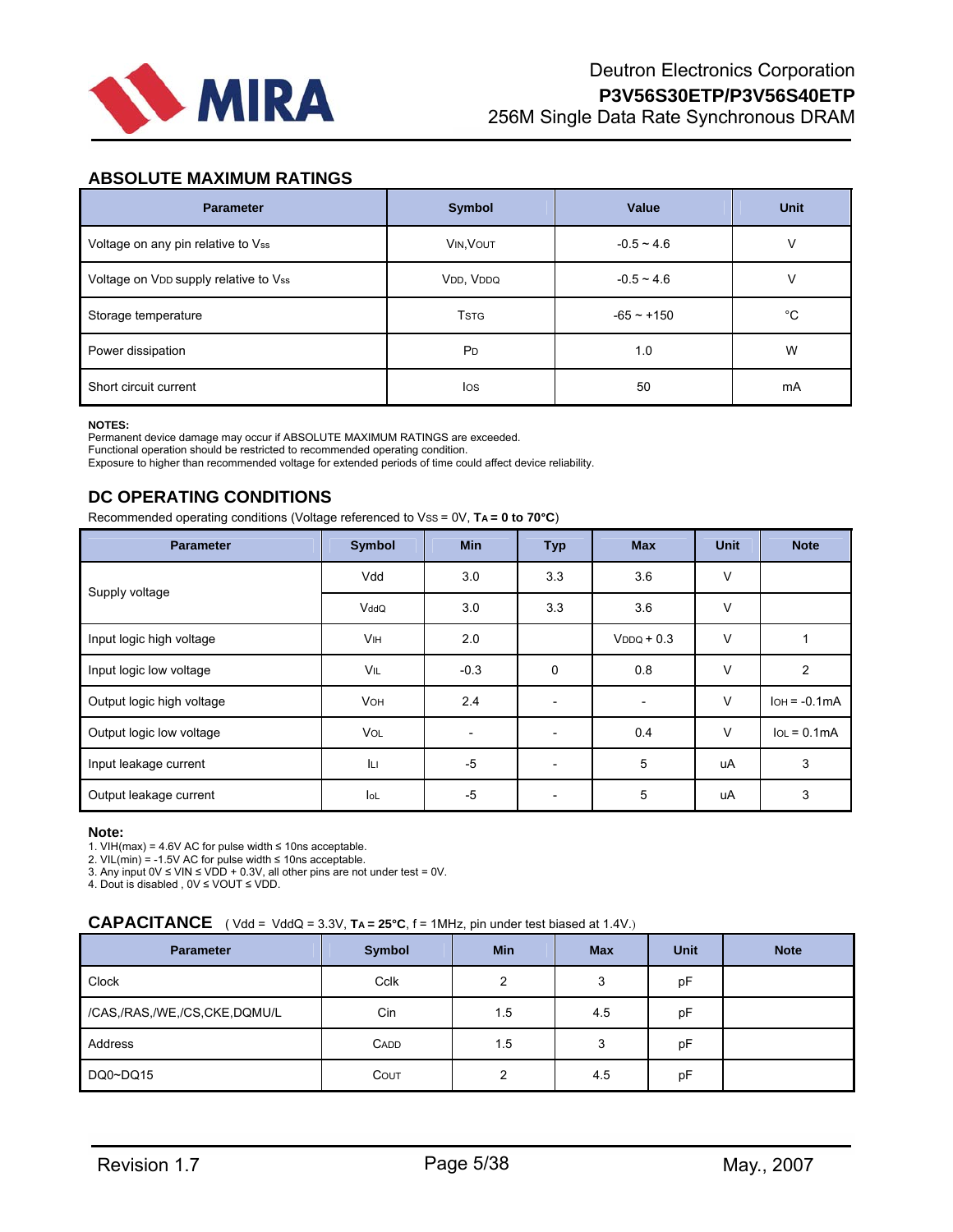

# **DC CHARACTERISTICS**

(Recommended operating conditions unless otherwise noted, **TA = 0 to 70**°**C**)

| <b>Parameter</b>                                      | <b>Symbol</b>                   | <b>Test Condition</b>                                                                                      | <b>Organization</b> |     | <b>Version</b> | <b>Unit</b> | <b>Note</b> |                |
|-------------------------------------------------------|---------------------------------|------------------------------------------------------------------------------------------------------------|---------------------|-----|----------------|-------------|-------------|----------------|
|                                                       |                                 |                                                                                                            |                     | -6  | $-7$           | $-75$       |             |                |
| <b>Operating Current</b>                              | ICC <sub>1</sub>                | Burst length $= 2$<br>$\text{trc} = \text{trc}(\text{min})$                                                | X8                  | 145 | 145            | 130         | mA          | 1              |
| (One Bank Active)                                     |                                 | $I_O = 0$ mA                                                                                               | X <sub>16</sub>     | 150 | 150            | 135         |             |                |
| Precharge Standby<br>Current in                       | lcc <sub>2</sub> P              | $CKE = VIL(max)$ , tcc = 10ns                                                                              | X8/X16              | 15  |                |             | mA          |                |
| power-down mode                                       | Icc <sub>2</sub> PS             | CKE & CLK = $VIL(max)$ , tcc = $\infty$                                                                    | X8/X16              |     | 5              |             |             |                |
| Precharge Standby<br>Current<br>in non power-down     | lcc2N                           | $CKE = VIH(min)$ , $CS = VIH(min)$ ,<br>$tcc = 10$ ns<br>Input signals are changed one<br>time during 20ns | X8/X16              | 40  |                |             | mA          |                |
| mode                                                  | Icc <sub>2</sub> NS             | $CKE = VIH(min), CLK = VIL(max),$<br>$tcc = \infty$<br>Input signals are stable                            | X8/X16              | 30  |                |             |             |                |
| <b>Active Standby</b><br>Current                      | ICC3P                           | $CKE = VIL(max)$ , tcc = 10ns                                                                              | X 8 / X 16          | 35  |                |             | mA          |                |
| in power-down mode<br>(One Bank Active)               | Icc <sub>3</sub> PS             | CKE & CLK = $VIL(max)$ , tcc = $\infty$                                                                    | X8/X16              | 20  |                |             |             |                |
| <b>Active Standby</b><br>Current<br>in non power-down | ICC <sub>3</sub> N              | $CKE = VIH(min)$ , $CS = VIH(min)$ ,<br>$tcc = 10$ ns<br>Input signals are changed one<br>time during 20ns | X8/X16              | 65  |                | mA          |             |                |
| mode<br>(One Bank Active)                             | ICC <sub>3</sub> N <sub>S</sub> | $CKE = VH(min)$ , $CLK = VL(max)$ ,<br>$tcc = \infty$<br>Input signals are stable                          | X8/X16              | 45  |                |             |             |                |
| <b>Operating Current</b><br>(Burst Mode)              | $_{\text{ICC}}$ 4               | $I_O = 0$ mA<br>Page burst<br>4Banks Activated<br>$t_{CCD} = 2CLKs$                                        | X8/X16              | 165 | 165            | 160         | mA          | 1              |
| Refresh Current                                       | lcc5                            | $t$ ARFC = $t$ ARFC(min)                                                                                   | X8/X16              | 200 | 175            | 165         | mA          | $\overline{2}$ |
| Self Refresh Current                                  | lcc6                            | $CKE = 0.2V$                                                                                               | X8/X16              | 6   | 6              | 6           | mA          |                |

#### **NOTES:**

1. Measured with outputs open.

2. Refresh period is 64ms.

3. Unless otherwise noted, input swing level is CMOS(VIH /VIL=VDDQ/VSSQ).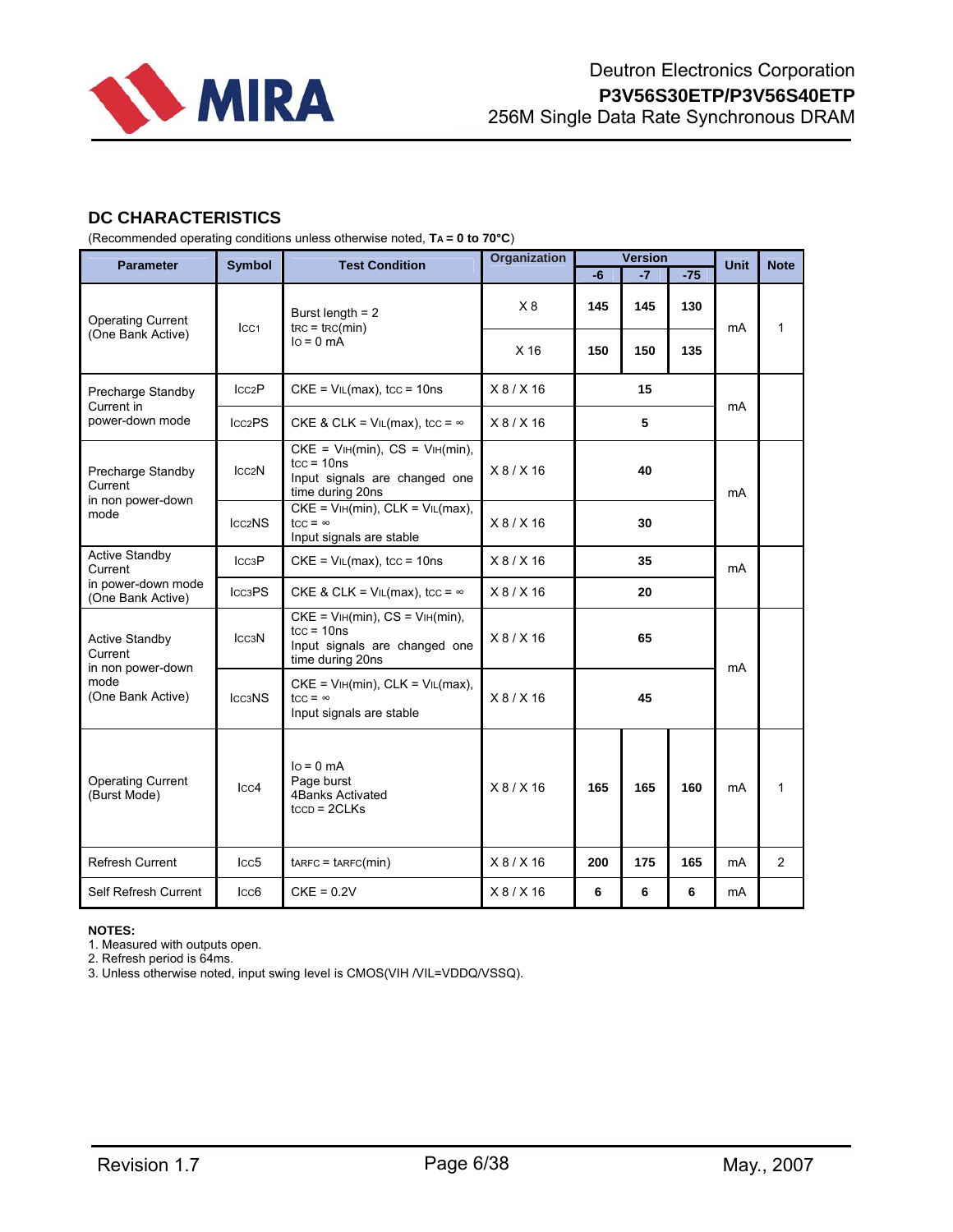

# AC OPERATING TEST CONDITIONS (VDD = VddQ = 3.3V ±0.3V, TA = 0 to 70°C)

| <b>Parameter</b>                          | Value         | <b>Unit</b> |  |  |
|-------------------------------------------|---------------|-------------|--|--|
| AC input levels (Vih/Vil)                 | 2.4/0.4       | V           |  |  |
| Input timing measurement reference level  | 1.4           | V           |  |  |
| Input rise and fall time                  | $tr/tf = 1/1$ | Ns          |  |  |
| Output timing measurement reference level | 1.4           | v           |  |  |
| Output load condition                     | See Figure 2  |             |  |  |

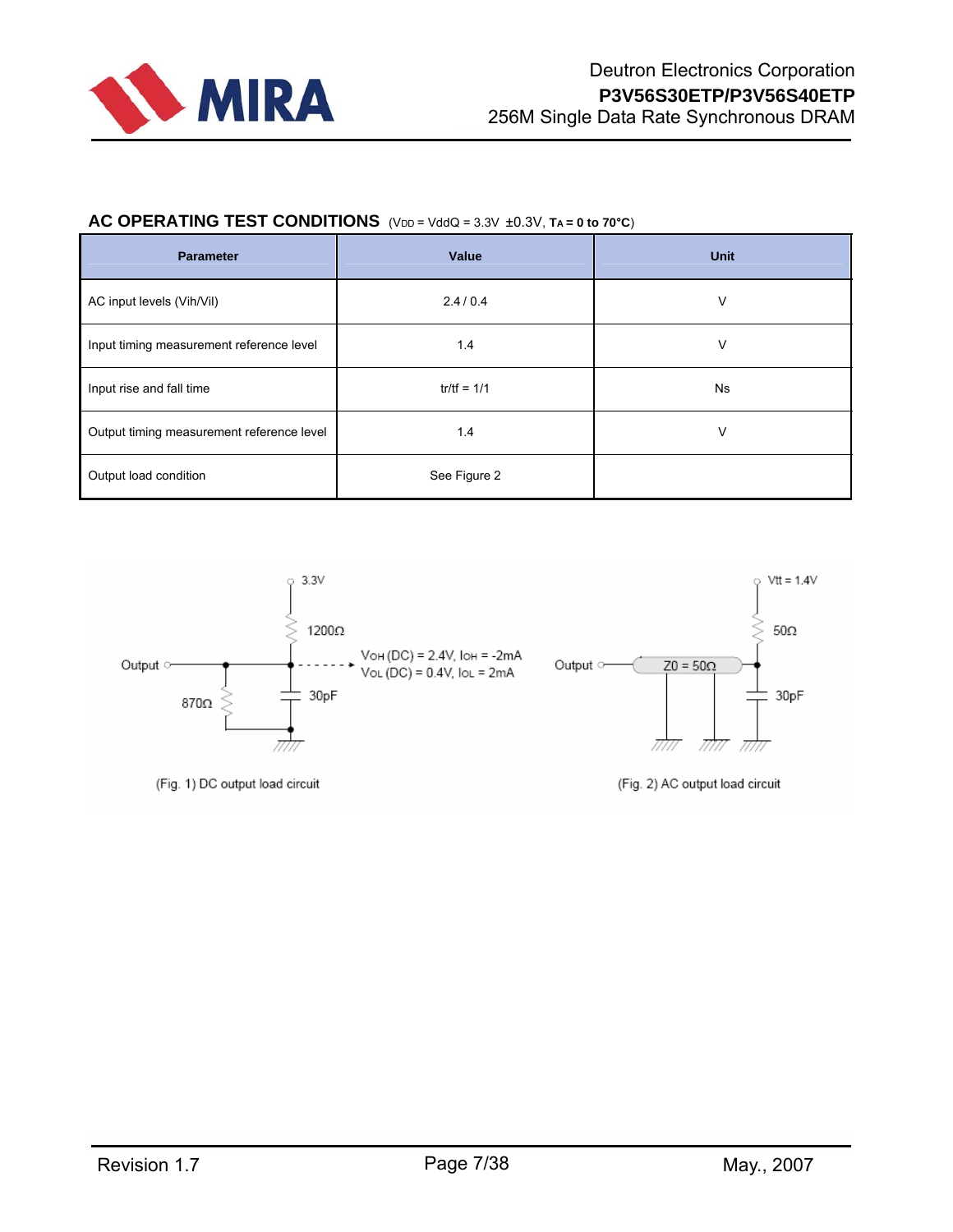

# **OPERATING AC PARAMETER**

(AC operating conditions unless otherwise noted)

| <b>Parameter</b>                       | <b>Symbol</b>          |                |                | <b>Unit</b> | <b>Note</b> |                |
|----------------------------------------|------------------------|----------------|----------------|-------------|-------------|----------------|
|                                        |                        | $-6$           | $-7$           | $-75$       |             |                |
| Row active to row active delay         | tr <sub>RD</sub> (min) | 12             | 14             | 15          | ns          | $\mathbf{1}$   |
| RAS to CAS delay                       | $t_{\text{RCD}}(min)$  | 18             | 20             | 20          | ns          | 1              |
| Row precharge time                     | tRP(min)               | 18             | 20             | 20          | ns          | $\mathbf{1}$   |
|                                        | $t$ RAS $(min)$        | 42             | 45             | 45          | ns          | 1              |
| Row active time                        | tras(max)              | 100            | 100            | 100         | us          |                |
| Row cycle time                         | $t_{RC}(min)$          | 60             | 63             | 65          | ns          | $\mathbf{1}$   |
| Last data in to row precharge          | tRDL(min)              | $\overline{2}$ | $\overline{2}$ | 2           | <b>CLK</b>  | $\overline{2}$ |
| Last data in to Active delay           | t <sub>DAL</sub> (min) | 5              | 5              | 5           | CLK-        |                |
| Last data in to new col. address delay | tCDL(min)              | 1              | $\mathbf{1}$   | 1           | <b>CLK</b>  | 2              |
| Last data in to burst stop             | tBDL(min)              | 1              | 1              | 1           | <b>CLK</b>  | 2              |
| Mode register set cycle time           | $t$ MRD $(min)$        | $\overline{2}$ | $\overline{2}$ | 2           | <b>CLK</b>  |                |
| Refresh interval time                  | $t$ REF $(max)$        | 64             | 64             | 64          | ms          |                |
| Auto refresh cycle time                | $t$ ARFC $(min)$       | 60             | 70             | 75          | ns          |                |

#### **NOTES:**

1. The minimum number of clock cycles is determined by dividing the minimum time required with clock cycle time and then rounding off to the next

higher integer. 2. Minimum delay is required to complete write.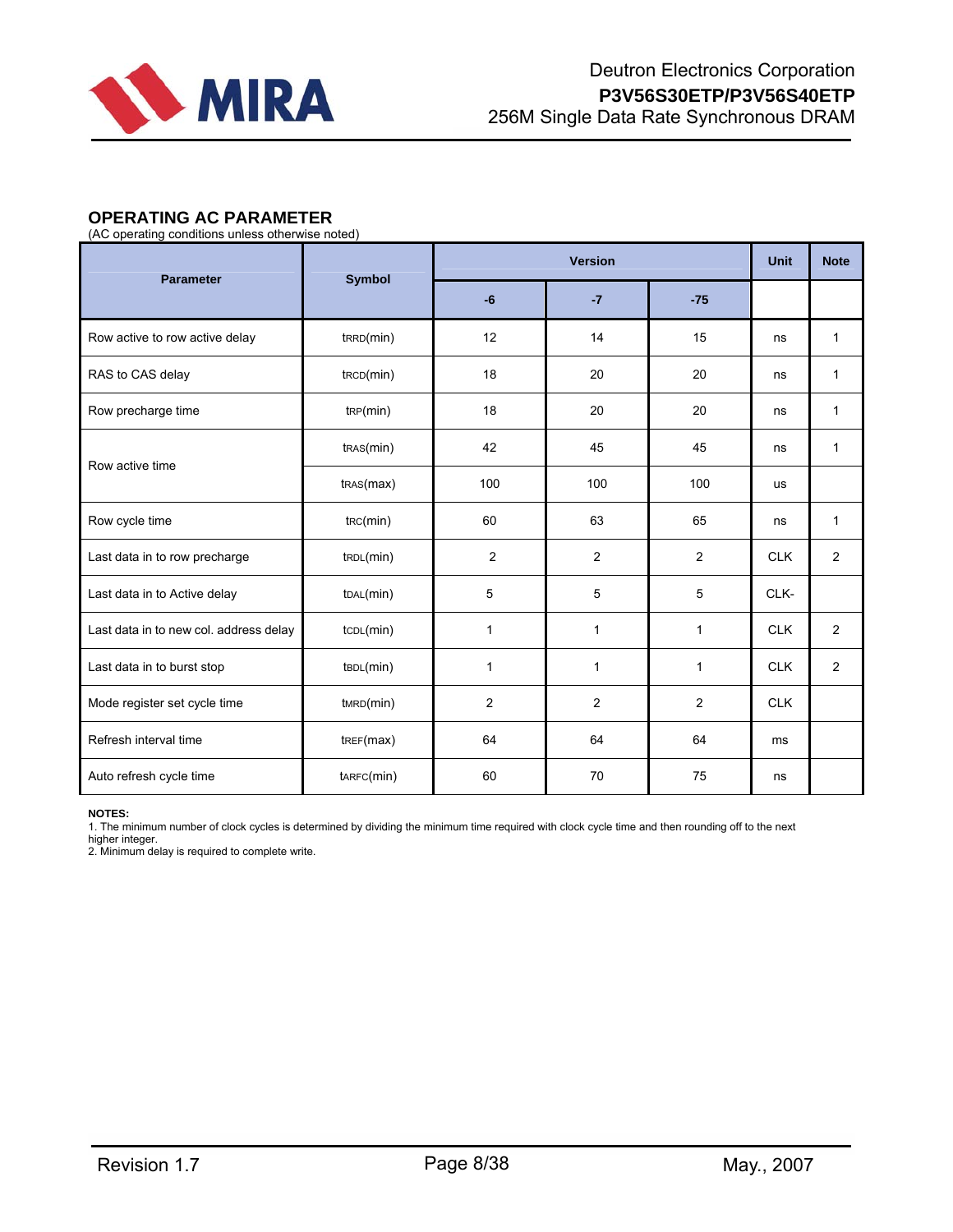

# AC CHARACTERISTICS (AC operating conditions unless otherwise noted)

| Parameter                 |               | <b>Symbol</b>    |              | $-6$       |                | $-7$       |              | $-75$      | <b>Unit</b> | <b>Note</b>    |
|---------------------------|---------------|------------------|--------------|------------|----------------|------------|--------------|------------|-------------|----------------|
|                           |               |                  | Min          | <b>Max</b> | Min            | <b>Max</b> | Min          | <b>Max</b> |             |                |
| CLK cycle time            | CAS latency=3 | tcc(3)           | 6            |            | $\overline{7}$ |            | 7.5          |            | ns          | $\mathbf{1}$   |
|                           | CAS latency=2 | tcc(2)           | 10           |            | 10             |            | 10           |            |             |                |
| CLK to valid output delay | CAS latency=3 | tsAC(3)          |              | 5.4        |                | 5.4        |              | 5.4        | ns          | 1,2            |
|                           | CAS latency=2 | tsAC(2)          |              |            |                | 5.4        |              | 6          |             |                |
| Output data hold time     | CAS latency=3 | LOH(3)           | 2.5          |            | 3              |            | 3            |            | ns          | $\overline{2}$ |
|                           | CAS latency=2 | LOH(2)           |              |            | 3              |            | 3            |            |             |                |
| CLK high pulse width      |               | tch              | 2.5          |            | 2.5            |            | 2.5          |            | ns          |                |
| CLK low pulse width       |               | tcl              | 2.5          |            | 2.5            |            | 2.5          |            | ns          | 3              |
| Input setup time          |               | tsı              | 1.5          |            | 1.5            |            | 1.5          |            | ns          | 3              |
| Input hold time           |               | tнı              | $\mathbf{1}$ |            | 1              |            | $\mathbf{1}$ |            | ns          | 3              |
| Transition time of CLK    |               | tr               | 0.3          | 1.5        | 0.3            | 1.5        | 0.3          | 1.5        | ns          |                |
|                           | CAS latency=3 | ts <sub>Hz</sub> |              | 5          |                | 5.4        |              | 5.4        | ns          |                |
| CLK to output in Hi-Z     | CAS latency=2 |                  |              |            |                | 5.4        |              | 6          |             |                |

**NOTES :**

3. Assumed input rise and fall time (tr & tf) = 1ns.

If tr & tf is longer than 1ns, transient time compensation should be considered,

i.e.,  $[(tr + tf)/2-1]$ ns should be added to the parameter.

<sup>1.</sup> Parameters depend on programmed CAS latency.

<sup>2.</sup> If clock rising time is longer than 1ns, (tr/2-0.5)ns should be added to the parameter.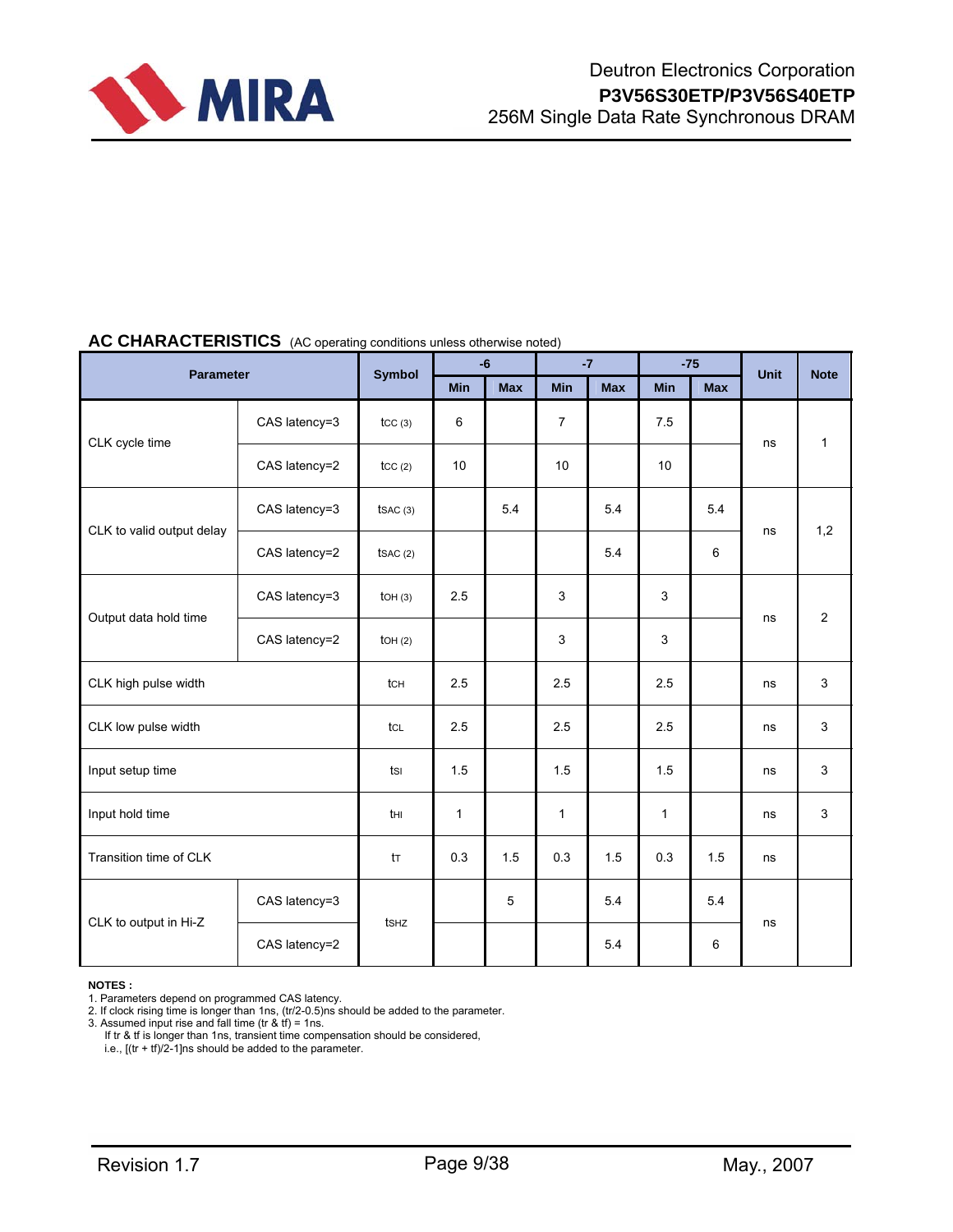

# **TRUTH TABLE**

# **Command Truth Table**

| <b>COMMAND</b>             | <b>Symbol</b> | CKEn-1 | <b>CKEn</b> | /CS | /RAS | /CAS | <b>NVE</b> | <b>BA1</b> | BA <sub>0</sub> | A10/<br><b>AP</b> | A12-11,<br>$A9 - A0$ |
|----------------------------|---------------|--------|-------------|-----|------|------|------------|------------|-----------------|-------------------|----------------------|
| Device deselect            | <b>DSL</b>    | н      | x           | н   | x    |      | х          | x          | х               | x                 | x                    |
| No operation               | <b>NOP</b>    | н      | ν           |     | н    | н    | н          | x          | x               | ◡                 | Х                    |
| Burst stop                 | <b>BST</b>    | н      | н           |     | н    | н    |            | X          | Х               | v                 | X                    |
| Read                       | <b>RD</b>     | н      | Χ           |     | н    |      | н          | V          | ν               |                   | v                    |
| Read with auto precharge   | <b>RDA</b>    | н      | х           |     | н    |      | н          | V          |                 | н                 | V                    |
| Write                      | WR            | н      | x           |     | н    |      |            |            |                 |                   |                      |
| Write with auto precharge  | <b>WRA</b>    | н      | Χ           |     | н    |      |            | V          | V               | н                 | $\vee$               |
| <b>Bank activate</b>       | <b>ACT</b>    | н      | х           |     |      | н    | н          | v          | V               |                   | V                    |
| Precharge select bank      | <b>PRE</b>    | н      | Χ           |     |      | н    |            |            |                 |                   | X                    |
| Precharge all banks        | PALL          | н      | Χ           |     |      | н    |            | ́          | ◡               | н                 | X                    |
| Mode register set          | <b>MRS</b>    | н      | х           |     |      |      |            |            |                 |                   | x                    |
| Extended mode register set | <b>EMRS</b>   | Н      | х           |     |      |      |            | Н          |                 |                   | V                    |

(V=Valid, X=Don′t Care, H=Logic High, L=Logic Low)

# **CKE Truth Table**

| <b>Current state</b> | <b>Function</b>          | <b>Symbol</b> | <b>CKEn-1</b> | <b>CKEn</b> | /CS | /RAS | /CAS | <b>NVE</b> | /Address |
|----------------------|--------------------------|---------------|---------------|-------------|-----|------|------|------------|----------|
| Activating           | Clock suspend mode entry |               | н             |             | x   |      |      | x          |          |
| Any                  | Clock suspend mode       |               |               |             |     |      |      |            |          |
| Clock suspend        | Clock suspend mode exit  |               |               | н           | X   |      |      |            |          |
| Idle                 | Auto refresh command     | <b>REF</b>    | н             | н           |     |      |      | н          | х        |
| Idle                 | Self refresh entry       | <b>SREF</b>   | н             |             |     |      |      | н          |          |
| Idle                 | Power down entry         | PD            | н             |             |     | н    | Н    | н          | Χ        |
|                      |                          |               | н             |             | н   | х    | x    | x          | х        |
| Idle                 | Deep power down entry    | <b>DPD</b>    | н             |             |     | н    |      |            |          |
| Self refresh         | Self refresh exit        |               |               | н           |     | н    |      | н          |          |
|                      |                          |               |               | н           | н   | x    |      | х          | x        |
| Power down           | Power down exit          |               |               | н           |     | н    | н    | н          | х        |
|                      |                          |               |               | н           | н   | x    | ⋏    | х          | х        |
| Deep power down      | Deep power down exit     |               |               | н           | x   | х    |      | x          | x        |

(V=Valid, X=Don′t Care, H=Logic High, L=Logic Low)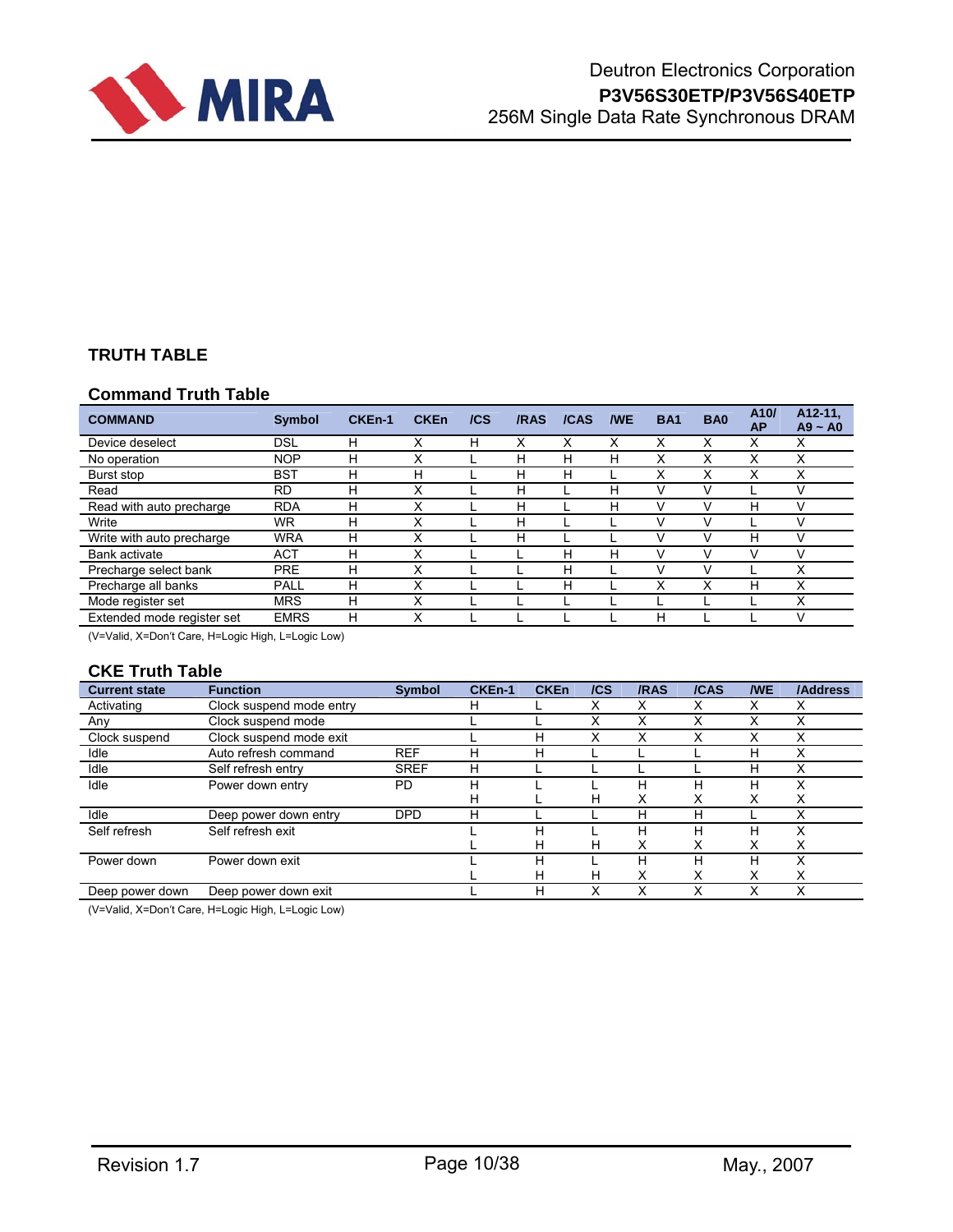

# **Function Truth Table**

| <b>Current state</b> | /CS            | /RAS                    | /CAS                         | <b>NVE</b>                | /Address                | Command         | <b>Action</b>                                        | <b>Notes</b>   |
|----------------------|----------------|-------------------------|------------------------------|---------------------------|-------------------------|-----------------|------------------------------------------------------|----------------|
| Idle                 | H              | х                       | X                            | Χ                         | X                       | <b>DESL</b>     | <b>NOP</b>                                           |                |
|                      |                | H                       | Н                            | H                         | X                       | <b>NOP</b>      | <b>NOP</b>                                           |                |
|                      |                | $\overline{\mathsf{H}}$ | $\overline{\mathsf{H}}$      | L                         | $\overline{\mathsf{x}}$ | <b>BST</b>      | <b>NOP</b>                                           |                |
|                      |                | H                       | L                            | H                         | BA,CA,A10               | RD/RDA          | <b>ILLEGAL</b>                                       | $\mathbf{1}$   |
|                      |                | $\overline{H}$          | L                            | L                         | BA,CA,A10               | WR/WRA          | <b>ILLEGAL</b>                                       | $\mathbf{1}$   |
|                      |                | L                       | Н                            | H                         | BA, RA                  | <b>ACT</b>      | Row activating                                       |                |
|                      |                | L                       | H                            | L                         | <b>BA,A10</b>           | PRE/PALL        | <b>NOP</b>                                           |                |
|                      |                | L                       | Г                            | H                         | X                       | <b>REF</b>      | Auto refresh                                         |                |
|                      | L              | L                       | L                            | Г                         | OC, BA1=L               | <b>MRS</b>      | Mode register set                                    |                |
|                      | L              | L                       | L                            | L                         | OC, BA1=H               | <b>EMRS</b>     | Extended mode register set                           |                |
| Row active           | H              | X                       | X                            | X                         | X                       | <b>DESL</b>     | <b>NOP</b>                                           |                |
|                      |                | H                       | Н                            | H                         | $\overline{X}$          | <b>NOP</b>      | <b>NOP</b>                                           |                |
|                      |                | $\overline{\mathsf{H}}$ | $\overline{H}$               | L                         | $\overline{\mathsf{x}}$ | <b>BST</b>      | <b>NOP</b>                                           |                |
|                      | L              | H                       | L                            | H                         | BA,CA,A10               | RD/RDA          | Begin read                                           | $\overline{2}$ |
|                      | L              | $\overline{H}$          | L                            | L                         | BA,CA,A10               | WR/WRA          | Begin write                                          | $\overline{c}$ |
|                      |                | L                       | H                            | H                         | BA,RA                   | <b>ACT</b>      | <b>ILLEGAL</b>                                       | $\mathbf{1}$   |
|                      |                | L                       | H                            | L                         | <b>BA,A10</b>           | PRE/PALL        | Precharge / Precharge all banks                      | 3              |
|                      |                | L                       | Г                            | H                         | X                       | <b>REF</b>      | <b>ILLEGAL</b>                                       |                |
|                      | L              | L                       | L                            | Г                         | OC,BA                   | MRS / EMRS      | <b>ILLEGAL</b>                                       |                |
| Read                 | H              | X                       | X                            | X                         | X                       | <b>DESL</b>     | Continue burst to end $\rightarrow$ Row active       |                |
|                      | L              | H                       | H                            | H                         | $\overline{\mathsf{x}}$ | <b>NOP</b>      | Continue burst to end $\rightarrow$ Row active       |                |
|                      |                | H                       | H                            | Г                         | X                       | <b>BST</b>      | Burst stop $\rightarrow$ Row active                  |                |
|                      |                | H                       | Г                            | H                         | BA,CA,A10               | RD/RDA          | Terminate burst, begin new read                      | 4              |
|                      |                | H                       | L                            | L                         | BA,CA,A10               | WR/WRA          | Terminate burst, begin write                         | 4,5            |
|                      |                | L                       | $\overline{H}$               | H                         | BA,RA                   | <b>ACT</b>      | <b>ILLEGAL</b>                                       | 1              |
|                      |                | L                       | H                            | Г                         | <b>BA,A10</b>           | PRE/PALL        | Terminate burst $\rightarrow$ Precharging            |                |
|                      |                | L                       | Г                            | H                         | X                       | <b>REF</b>      | <b>ILLEGAL</b>                                       |                |
|                      |                |                         |                              |                           | OC, BA1=L               | MRS / EMRS      | <b>ILLEGAL</b>                                       |                |
| Write                | $\overline{H}$ | L<br>$\pmb{\times}$     | L<br>$\overline{\mathsf{x}}$ | L<br>$\pmb{\times}$       | X                       | <b>DESL</b>     | Continue burst to end $\rightarrow$ Write recovering |                |
|                      |                |                         |                              |                           |                         |                 |                                                      |                |
|                      | L              | H                       | H                            | H                         | X                       | NOP             | Continue burst to end $\rightarrow$ Write recovering |                |
|                      | L              | H                       | Н                            | L                         | X                       | <b>BST</b>      | Burst stop $\rightarrow$ Row active                  |                |
|                      | L              | $\overline{H}$          | L                            | H                         | BA,CA,A10               | RD/RDA          | Terminate burst, start read : Determine AP           | 4,5            |
|                      | L              | H                       | L                            | L                         | BA,CA,A10               | <b>WR/WRA</b>   | Terminate burst, new write : Determine AP            | 4              |
|                      | L              | L                       | H                            | H                         | BA,RA                   | <b>ACT</b>      | <b>ILLEGAL</b>                                       | $\mathbf{1}$   |
|                      | L              | L                       | H                            | L                         | <b>BA,A10</b>           | PRE/PALL        | Terminate burst $\rightarrow$ Precharging            | 6              |
|                      | L              | L                       | L                            | H                         | $\overline{\mathsf{x}}$ | <b>REF</b>      | <b>ILLEGAL</b>                                       |                |
|                      | L              | L                       | L                            | L                         | OC, BA1=L               | MRS / EMRS      | <b>ILLEGAL</b>                                       |                |
| Read with auto       | H              | $\sf X$                 | $\overline{X}$               | $\sf X$                   | X                       | <b>DESL</b>     | Continue burst to end $\rightarrow$ Precharging      |                |
| precharge            | L              | $\overline{H}$          | $\overline{H}$               | $\overline{H}$            | $\overline{X}$          | <b>NOP</b>      | Continue burst to end $\rightarrow$ Precharging      |                |
|                      | L              | H                       | H                            | L                         | $\overline{\mathsf{x}}$ | <b>BST</b>      | <b>ILLEGAL</b>                                       |                |
|                      |                | H                       | L                            | Н                         | BA, CA, A10             | RD/RDA          | Support concurrent auto-precharge                    | 1              |
|                      | L              | H                       | L                            | L                         | BA,CA,A10               | WR/WRA          | Support concurrent auto-precharge                    | $\mathbf{1}$   |
|                      |                | L                       | $\overline{H}$               | $\overline{H}$            | BA,RA                   | <b>ACT</b>      | <b>ILLEGAL</b>                                       | 1              |
|                      |                | L                       | $\overline{H}$               | L                         | <b>BA,A10</b>           | <b>PRE/PALL</b> | <b>ILLEGAL</b>                                       | $\mathbf{1}$   |
|                      |                | L                       | L                            | Н                         | X                       | <b>REF</b>      | <b>ILLEGAL</b>                                       |                |
|                      |                | L                       | Г                            | L                         | OC, BA1=L               | MRS / EMRS      | <b>ILLEGAL</b>                                       |                |
| Write with auto      | $\overline{H}$ | $\sf X$                 | $\overline{\mathsf{x}}$      | $\overline{\mathsf{x}}$   | X                       | <b>DESL</b>     | Continue burst to end $\rightarrow$ Write recovering |                |
| precharge            | $\mathsf{L}$   | $\overline{H}$          | $\overline{\mathsf{H}}$      | $\boldsymbol{\mathsf{H}}$ | $\overline{X}$          | <b>NOP</b>      | Continue burst to end $\rightarrow$ Write recovering |                |
|                      |                | Н                       | Н                            | L                         | X                       | <b>BST</b>      | <b>ILLEGAL</b>                                       |                |
|                      |                | $\overline{H}$          | L                            | $\overline{H}$            | BA,CA,A10               | RD/RDA          | Support concurrent auto-precharge                    | 1              |
|                      |                | $\overline{H}$          | Г                            | Г                         | BA,CA,A10               | WR/WRA          | Support concurrent auto-precharge                    | 1              |
|                      |                | Г                       | $\overline{\mathsf{H}}$      | $\overline{\mathsf{H}}$   | BA, RA                  | <b>ACT</b>      | <b>ILLEGAL</b>                                       | 1              |
|                      |                | L                       | $\overline{\mathsf{H}}$      | L                         | <b>BA,A10</b>           | PRE/PALL        | <b>ILLEGAL</b>                                       | 1              |
|                      |                | L                       | Г                            | $\overline{H}$            | X                       | <b>REF</b>      | <b>ILLEGAL</b>                                       |                |
|                      |                | L                       | $\mathbf{L}$                 | L                         | OC, BA1=L               | MRS / EMRS      | <b>ILLEGAL</b>                                       |                |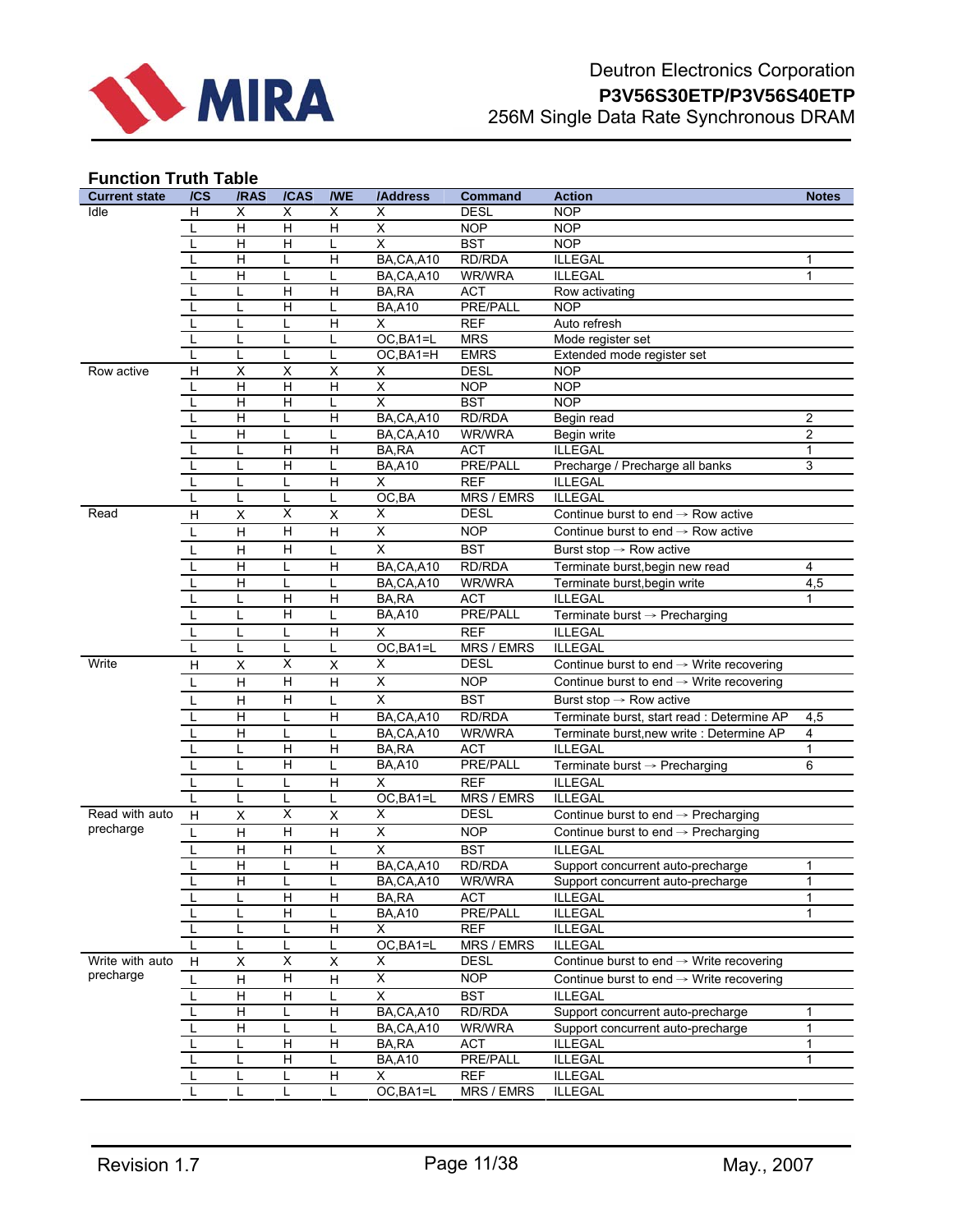

# Deutron Electronics Corporation **P3V56S30ETP/P3V56S40ETP** 256M Single Data Rate Synchronous DRAM

| <b>Current state</b>     | /CS | /RAS                      | /CAS                    | <b>/WE</b>                   | /Address                | Command                | <b>Action</b>                                                | <b>Notes</b> |
|--------------------------|-----|---------------------------|-------------------------|------------------------------|-------------------------|------------------------|--------------------------------------------------------------|--------------|
| Precharging              | H   | X                         | $\overline{X}$          | X                            | X                       | <b>DESL</b>            | Nop $\rightarrow$ Enter idle after tRP                       |              |
|                          | L   | $\overline{H}$            | Н                       | H                            | X                       | <b>NOP</b>             | Nop $\rightarrow$ Enter idle after tRP                       |              |
|                          |     | H                         | Н                       | L                            | $\overline{\mathsf{x}}$ | <b>BST</b>             | <b>ILLEGAL</b>                                               |              |
|                          |     | $\overline{H}$            | L                       | H                            | BA,CA,A10               | RD/RDA                 | <b>ILLEGAL</b>                                               | 1            |
|                          |     | H                         | L                       | L                            | BA,CA,A10               | WR/WRA                 | <b>ILLEGAL</b>                                               | $\mathbf{1}$ |
|                          |     | L                         | H                       | H                            | BA,RA                   | <b>ACT</b>             | <b>ILLEGAL</b>                                               | 1            |
|                          |     | L                         | Н                       | L                            | <b>BA,A10</b>           | PRE/PALL               | Nop $\rightarrow$ Enter idle after tRP                       |              |
|                          |     | L                         | L                       | H                            | X                       | <b>REF</b>             | <b>ILLEGAL</b>                                               |              |
|                          |     | L                         | L                       | L                            | OC,BA                   | <b>MRS/EMRS</b>        | <b>ILLEGAL</b>                                               |              |
| Row activating           | H   | X                         | $\overline{\mathsf{x}}$ | X                            | X                       | <b>DESL</b>            | $\text{Nop} \rightarrow \text{Enter bank active after tRCD}$ |              |
|                          | L   | H                         | Н                       | H                            | $\overline{\mathsf{x}}$ | <b>NOP</b>             | $\text{Nop} \rightarrow \text{Enter bank active after tRCD}$ |              |
|                          | L   | H                         | Н                       | Г                            | X                       | <b>BST</b>             | <b>ILLEGAL</b>                                               |              |
|                          |     | $\overline{H}$            | L                       | H                            | BA,CA,A10               | RD/RDA                 | <b>ILLEGAL</b>                                               | 1            |
|                          |     | $\overline{H}$            | L                       | Г                            | BA,CA,A10               | WR/WRA                 | <b>ILLEGAL</b>                                               | $\mathbf{1}$ |
|                          |     | L                         | Н                       | H                            | BA,RA                   | <b>ACT</b>             | <b>ILLEGAL</b>                                               | 1,7          |
|                          |     | L                         | $\overline{H}$          | L                            | <b>BA,A10</b>           | PRE/PALL               | <b>ILLEGAL</b>                                               | 1            |
|                          |     | L                         | L                       | H                            | X                       | <b>REF</b>             | <b>ILLEGAL</b>                                               |              |
|                          | L   | L                         | L                       | L                            | OC,BA                   | MRS / EMRS             | <b>ILLEGAL</b>                                               |              |
| Write<br>recovering      | H   | X                         | Χ                       | X                            | X                       | <b>DESL</b>            | Nop $\rightarrow$ Enter row active after tDPL                |              |
|                          | L   | $\overline{H}$            | Н                       | H                            | X                       | <b>NOP</b>             | $\text{Nop} \rightarrow \text{Enter row active after tDPL}$  |              |
|                          | L   | H                         | Н                       | L                            | X                       | <b>BST</b>             | $Nop \rightarrow$ Enter row active after tDPL                |              |
|                          |     | H                         | L                       | H                            | BA,CA,A10               | RD/RDA                 | Begin read                                                   | 5            |
|                          |     | $\overline{\mathsf{H}}$   | L                       | L                            | BA,CA,A10               | WR/WRA                 | Begin new write                                              |              |
|                          |     | L                         | Н                       | H                            | <b>BA.RA</b>            | <b>ACT</b>             | <b>ILLEGAL</b>                                               | $\mathbf{1}$ |
|                          | L   | L                         | Н                       | L                            | <b>BA,A10</b>           | PRE/PALL               | <b>ILLEGAL</b>                                               | 1            |
|                          | L   | L                         | L                       | $\overline{H}$               | X                       | <b>REF</b>             | <b>ILLEGAL</b>                                               |              |
|                          |     | L                         | L                       | Г                            | OC, BA1=L               | <b>MRS / EMRS</b>      | <b>ILLEGAL</b>                                               |              |
| Write<br>recovering with | H   | X                         | X                       | X                            | X                       | <b>DESL</b>            | Nop $\rightarrow$ Enter precharge after tDPL                 |              |
| auto precharge           | L   | H                         | H                       | H                            | X                       | <b>NOP</b>             | $\text{Nop} \rightarrow \text{Enter}$ precharge after tDPL   |              |
|                          | L   | H                         | H                       | L                            | X                       | <b>BST</b>             | $\text{Nop} \rightarrow \text{Enter}$ precharge after tDPL   |              |
|                          | L   | H                         | L                       | H                            | BA,CA,A10               | RD/RDA                 | <b>ILLEGAL</b>                                               |              |
|                          |     | H                         | L                       | L                            | BA,CA,A10               | WR/WRA                 | <b>ILLEGAL</b>                                               | 1,5          |
|                          |     | L                         | Н                       | H                            | BA,RA                   | <b>ACT</b>             | <b>ILLEGAL</b>                                               | 1            |
|                          |     | L                         | Н                       | L<br>$\overline{\mathsf{H}}$ | <b>BA,A10</b>           | PRE/PALL<br><b>REF</b> | <b>ILLEGAL</b>                                               | 1            |
|                          |     | L<br>L                    | L<br>L                  | Г                            | X<br>OC, BA1=L          | MRS / EMRS             | <b>ILLEGAL</b><br><b>ILLEGAL</b>                             |              |
| Refresh                  | H   |                           | Χ                       |                              | X                       | <b>DESL</b>            | Nop $\rightarrow$ Enter idle after tRC1                      |              |
|                          |     | X                         | H                       | X                            | X                       | <b>NOP</b>             |                                                              |              |
|                          | L   | H                         |                         | H                            |                         |                        | Nop $\rightarrow$ Enter idle after tRC1                      |              |
|                          |     | $\mathsf{H}$              | H                       | L                            | $\overline{\mathsf{X}}$ | <b>BST</b>             | Nop $\rightarrow$ Enter idle after tRC1                      |              |
|                          |     | $\overline{H}$            | L                       | $\overline{H}$               | BA, CA, A10             | RD/RDA                 | <b>ILLEGAL</b>                                               |              |
|                          |     | H                         | L                       | L                            | BA,CA,A10               | WR/WRA                 | <b>ILLEGAL</b>                                               |              |
|                          |     | L                         | н<br>H                  | н<br>Г                       | BA,RA<br><b>BA,A10</b>  | <b>ACT</b><br>PRE/PALL | <b>ILLEGAL</b><br><b>ILLEGAL</b>                             |              |
|                          |     | L                         | Г                       | $\overline{H}$               | X                       | <b>REF</b>             | <b>ILLEGAL</b>                                               |              |
|                          |     | L                         | Г                       | L                            | OC, BA1=L               | <b>MRS / EMRS</b>      | <b>ILLEGAL</b>                                               |              |
| Mode register            | H   | $\sf X$                   | $\overline{X}$          | $\sf X$                      | X                       | <b>DESL</b>            | $\text{Nop} \rightarrow \text{Enter}$ idle after tRSC        |              |
| accessing                | L   | $\boldsymbol{\mathsf{H}}$ | $\overline{H}$          | $\boldsymbol{\mathsf{H}}$    | $\overline{X}$          | <b>NOP</b>             | Nop $\rightarrow$ Enter idle after tRSC                      |              |
|                          |     | $\boldsymbol{\mathsf{H}}$ | $\overline{\mathsf{H}}$ | L                            | $\overline{\mathsf{x}}$ | <b>BST</b>             | $\text{Nop} \rightarrow \text{Enter}$ idle after tRSC        |              |
|                          |     | $\overline{H}$            | L                       | $\overline{H}$               | BA,CA,A10               | RD/RDA                 | <b>ILLEGAL</b>                                               |              |
|                          |     | H                         | Г                       | Г                            | BA,CA,A10               | WR/WRA                 | <b>ILLEGAL</b>                                               |              |
|                          |     | L                         | Н                       | H                            | BA,RA                   | ACT                    | <b>ILLEGAL</b>                                               |              |
|                          |     | Г                         | $\overline{H}$          | Г                            | <b>BA,A10</b>           | <b>PRE/PALL</b>        | <b>ILLEGAL</b>                                               |              |
|                          |     | L                         |                         | H                            | X                       | <b>REF</b>             | <b>ILLEGAL</b>                                               |              |
|                          |     | L                         | L                       | L                            | <b>MODE</b>             | <b>MRS</b>             | <b>ILLEGAL</b>                                               |              |
|                          |     |                           |                         |                              |                         |                        |                                                              |              |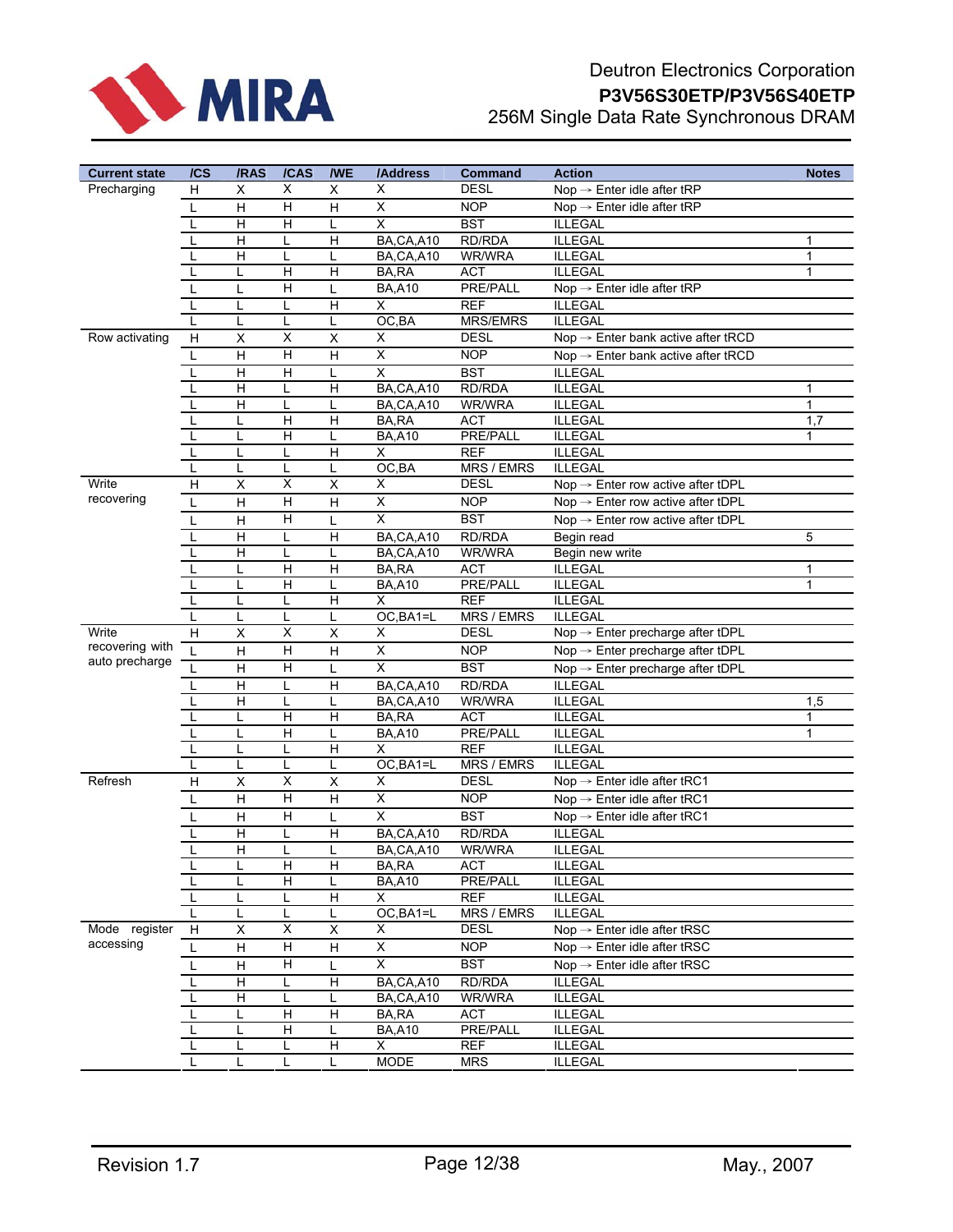

- Notes: 1. Illegal to bank in specified states; Function may be legal in the bank indicated by Bank Address (BA), depending on the state of that bank.
	- 2. Illegal if tRCD is not satisfied.
	- 3. Illegal if tRAS is not satisfied.
	- 4. Must satisfy burst interrupt condition.
	- 5. Must satisfy bus contention, bus turn around, and/or write recovery requirements.
	- 6. Must mask preceding data which don't satisfy tDPL.
	- 7. Illegal if tRRD is not satisfied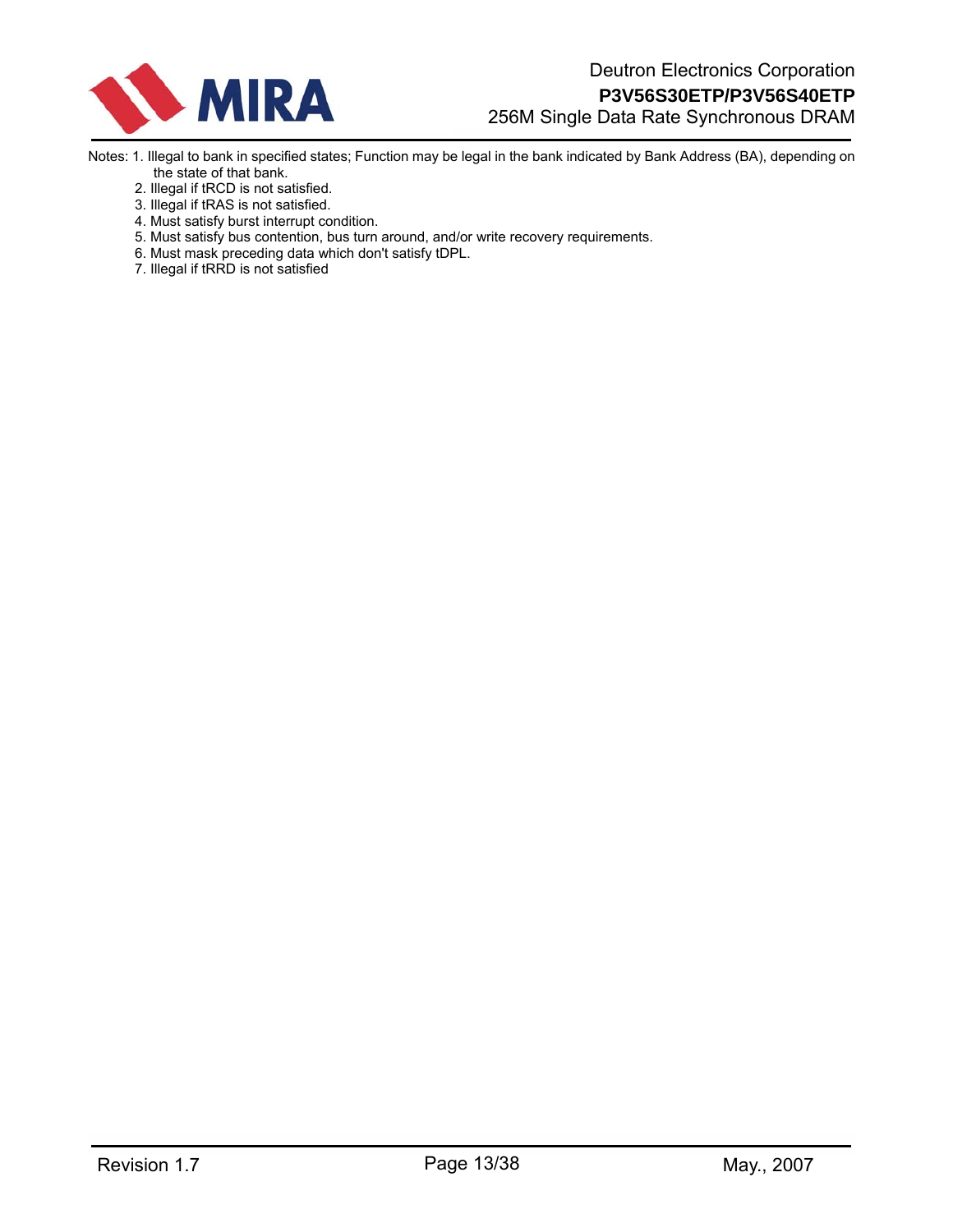

# **A. MODE REGISTER FIELD TABLE TO PROGRAM MODES**

Register Programmed with Normal MRS

| <b>Address</b>  | BA <sub>0</sub> | <b>BA1</b> | A <sub>12</sub> | A11 | <b>A10/AP</b> | A <sub>9</sub> | A8 | <b>A7</b> | <b>A6</b> | A <sub>5</sub>     | A <sub>4</sub> | A <sub>3</sub> | A <sub>2</sub> | A <sub>1</sub>      | A <sub>0</sub> |
|-----------------|-----------------|------------|-----------------|-----|---------------|----------------|----|-----------|-----------|--------------------|----------------|----------------|----------------|---------------------|----------------|
| <b>Function</b> | ີ               | u          |                 |     |               | <b>WB</b>      |    |           |           | <b>CAS Latency</b> |                | <b>BT</b>      |                | <b>Burst Length</b> |                |

# **Normal MRS Mode**

| <b>CAS Latency</b> |                |    |          |                |            |                |          | <b>Burst Length</b> |           | <b>Write Burst Mode</b> |                |                               |
|--------------------|----------------|----|----------|----------------|------------|----------------|----------|---------------------|-----------|-------------------------|----------------|-------------------------------|
| A6                 | A <sub>5</sub> | A4 | Latency  | A <sub>3</sub> | Type       | A <sub>2</sub> | A1       | A0                  | $BT=0$    | $BT=1$                  | A <sub>9</sub> | Type                          |
|                    |                |    | Reserved | 0              | Sequential |                | υ        | 0                   |           |                         |                | Programmed Burst Length       |
|                    |                |    | Reserved |                | Interleave |                |          |                     | ኅ         |                         |                | <b>Single Location Access</b> |
|                    |                |    |          |                |            |                |          | 0                   | 4         |                         |                |                               |
|                    |                |    |          |                |            |                |          |                     | 8         |                         |                |                               |
|                    |                |    | Reserved |                |            |                | 0        | υ                   | Reserved  | Reserved                |                |                               |
|                    |                |    | Reserved |                |            |                | $\Omega$ |                     | Reserved  | Reserved                |                |                               |
|                    |                |    | Reserved |                |            |                |          |                     | Reserved  | Reserved                |                |                               |
|                    |                |    | Reserved |                |            |                |          |                     | Full Page | Reserved                |                |                               |

## **B. POWER UP SEQUENCE**

1. Apply power and attempt to maintain CKE at a high state and all other inputs may be undefined.

- Apply VDD before or at the same time as VDDQ.

2. Maintain stable power, stable clock and NOP input condition for a minimum of 200us.

3. Issue precharge commands for all banks of the devices.

4. Issue 2 or more auto-refresh commands.

5. Issue a mode register set command to initialize the mode register.

# **C. BURST SEQUENCE**

| <b>BURST LENGTH</b> | <b>STARTING COLUMN</b><br><b>ADDRESS</b> | ORDER OF ACCESSES WITHIN A BURST        |                                 |  |  |  |  |  |
|---------------------|------------------------------------------|-----------------------------------------|---------------------------------|--|--|--|--|--|
|                     |                                          | <b>TYPE=SEQUENTIAL</b>                  | TYPE=INTERLEAVED                |  |  |  |  |  |
|                     | A0                                       |                                         |                                 |  |  |  |  |  |
| $\overline{2}$      | 0                                        | $0 - 1$                                 | $0 - 1$                         |  |  |  |  |  |
|                     |                                          | $1-0$                                   | $1-0$                           |  |  |  |  |  |
|                     | A1 A0                                    |                                         |                                 |  |  |  |  |  |
|                     | 0<br>0                                   | $0 - 1 - 2 - 3$                         | $0 - 1 - 2 - 3$                 |  |  |  |  |  |
| 4                   | 0                                        | $1 - 2 - 3 - 0$                         | $1 - 0 - 3 - 2$                 |  |  |  |  |  |
|                     | 0                                        | $2 - 3 - 0 - 1$                         | $2 - 3 - 0 - 1$                 |  |  |  |  |  |
|                     |                                          | $3 - 0 - 1 - 2$                         | $3 - 2 - 1 - 0$                 |  |  |  |  |  |
|                     | A1<br>A2<br>A0                           |                                         |                                 |  |  |  |  |  |
|                     | 0<br>0<br>0                              | $0 - 1 - 2 - 3 - 4 - 5 - 6 - 7$         | $0 - 1 - 2 - 3 - 4 - 5 - 6 - 7$ |  |  |  |  |  |
|                     | 0<br>0                                   | $1 - 2 - 3 - 4 - 5 - 6 - 7 - 0$         | $1 - 0 - 3 - 2 - 5 - 4 - 7 - 6$ |  |  |  |  |  |
|                     | 0<br>0                                   | $2 - 3 - 4 - 5 - 6 - 7 - 0 - 1$         | $2 - 3 - 0 - 1 - 6 - 7 - 4 - 5$ |  |  |  |  |  |
| 8                   | 0                                        | $3-4-5-6-7-0-1-2$                       | $3 - 2 - 1 - 0 - 7 - 6 - 5 - 4$ |  |  |  |  |  |
|                     | 0<br>0                                   | 4-5-6-7-0-1-2-3                         | 4-5-6-7-0-1-2-3                 |  |  |  |  |  |
|                     | 0                                        | $5 - 6 - 7 - 0 - 1 - 2 - 3 - 4$         | $5 - 4 - 7 - 6 - 1 - 0 - 3 - 2$ |  |  |  |  |  |
|                     | 0                                        | $6 - 7 - 0 - 1 - 2 - 3 - 4 - 5$         | $6 - 7 - 4 - 5 - 2 - 3 - 0 - 1$ |  |  |  |  |  |
|                     |                                          | 7-0-1-2-3-4-5-6                         | 7-6-5-4-3-2-1-0                 |  |  |  |  |  |
| Full Page (y)       | $N = A0 - A8$<br>(location $0 - y$ )     | Cn, Cn+1, Cn+2, Cn+3,<br>Cn+4, Cn-1, Cn | Not Supported                   |  |  |  |  |  |

NOTE:

1. For full-page accesses:  $y = 512$ .

2. For a burst length of two, A1–A8 select the block-of-two burst; A0 selects the starting column within the block.

3. For a burst length of four, A2–A8 select the block-of-four burst; A0–A1 select the starting column within the block.

4. For a burst length of eight, A3–A8 select the block-of-eight burst; A0–A2 select the starting column within the block.

5. For a full-page burst, the full row is selected and A0–A8 select the starting column.

6. Whenever a boundary of the block is reached within a given sequence above, the following access wraps within the block.

7. For a burst length of one, A0–A8 select the unique column to be accessed, and mode register bit M3 is ignored.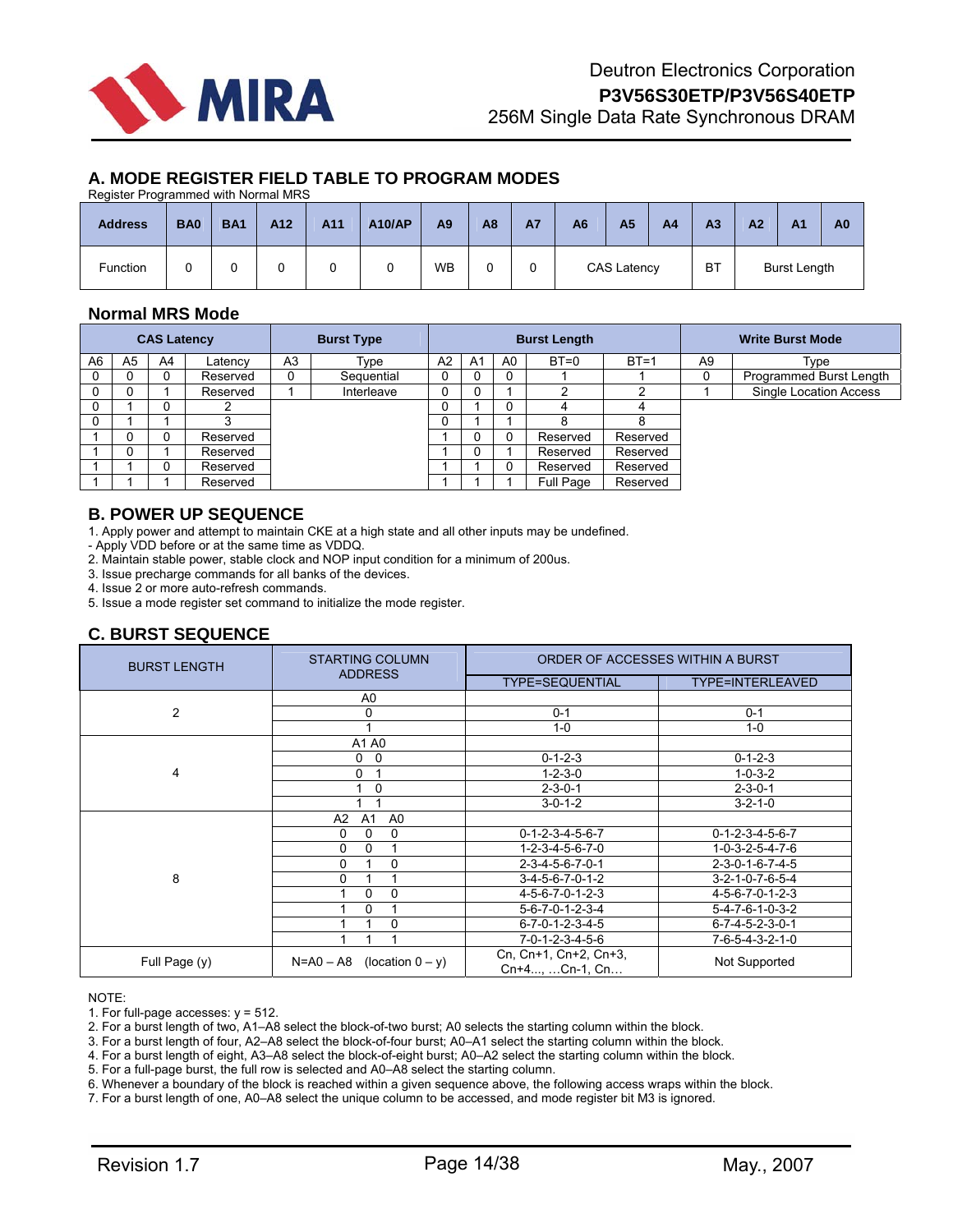

#### **Power-up sequence**

#### **Power-up sequence**

The SDRAM should be goes on the following sequence with power up.

The CLK, CKE, /CS, DQM and DQ pins keep low till power stabilizes.

The CLK pin is stabilized within 100 us after power stabilizes before the following initialization sequence.

The CKE and DQM is driven to high between power stabilizes and the initialization sequence.

This SDRAM has VDD clamp diodes for CLK, CKE, address, /RAS, /CAS, /WE, /CS, DQM and DQ pins. If the sepins go high before power up, the large current flows from these pins to VDD through the diodes.

#### **Initialization sequence**

When 200 us or more has past after the above power-up sequence, all banks must be precharged using the precharge command (PALL). After tRP delay, set 8 or more auto refresh commands (REF). Set the mode register set command (MRS) to initialize the mode register. We recommend that by keeping DQM and CKE to High, the output buffer becomes High-Z during Initialization sequence, to avoid DQ bus contention on memory system formed with a number of device.

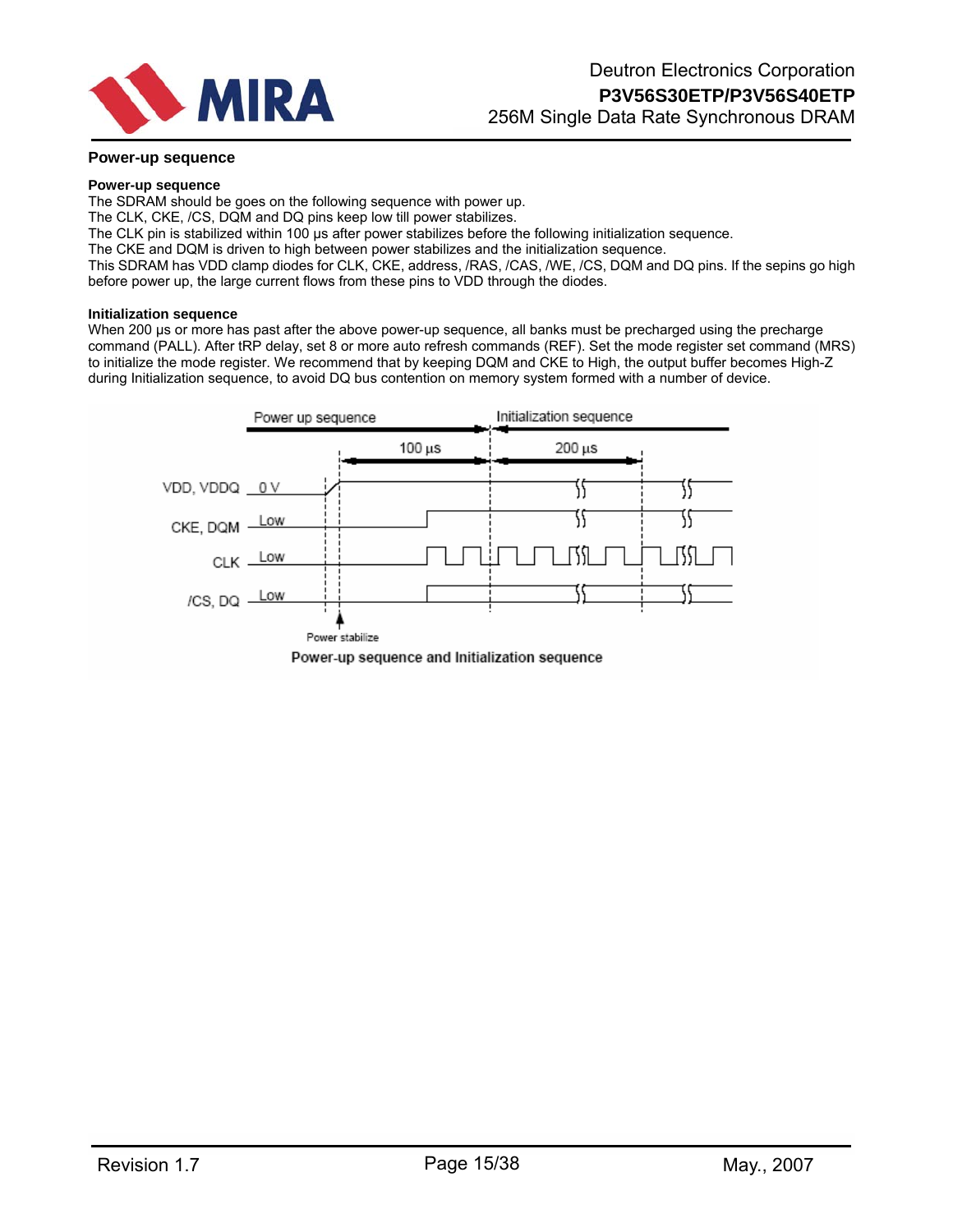

## **Operation of the SDRAM**

#### **Read/Write Operations**

#### **Bank active**

Before executing a read or write operation, the corresponding bank and the row address must be activated by the bank active (ACT) command. An interval of tRCD is required between the bank active command input and the following read/write command input.

#### **Read operation**

A read operation starts when a read command is input. Output buffer becomes Low-Z in the (/CAS Latency - 1) cycle after read command set. The SDRAM can perform a burst read operation.

The burst length can be set to 1, 2, 4 and 8. The start address for a burst read is specified by the column address and the bank select address at the read command set cycle. In a read operation, data output starts after the number of clocks specified by the /CAS Latency. The /CAS Latency can be set to 2 or 3.

When the burst length is 1, 2, 4 and 8 the DOUT buffer automatically becomes High-Z at the next clock after the successive burst-length data has been output.

The /CAS latency and burst length must be specified at the mode register.

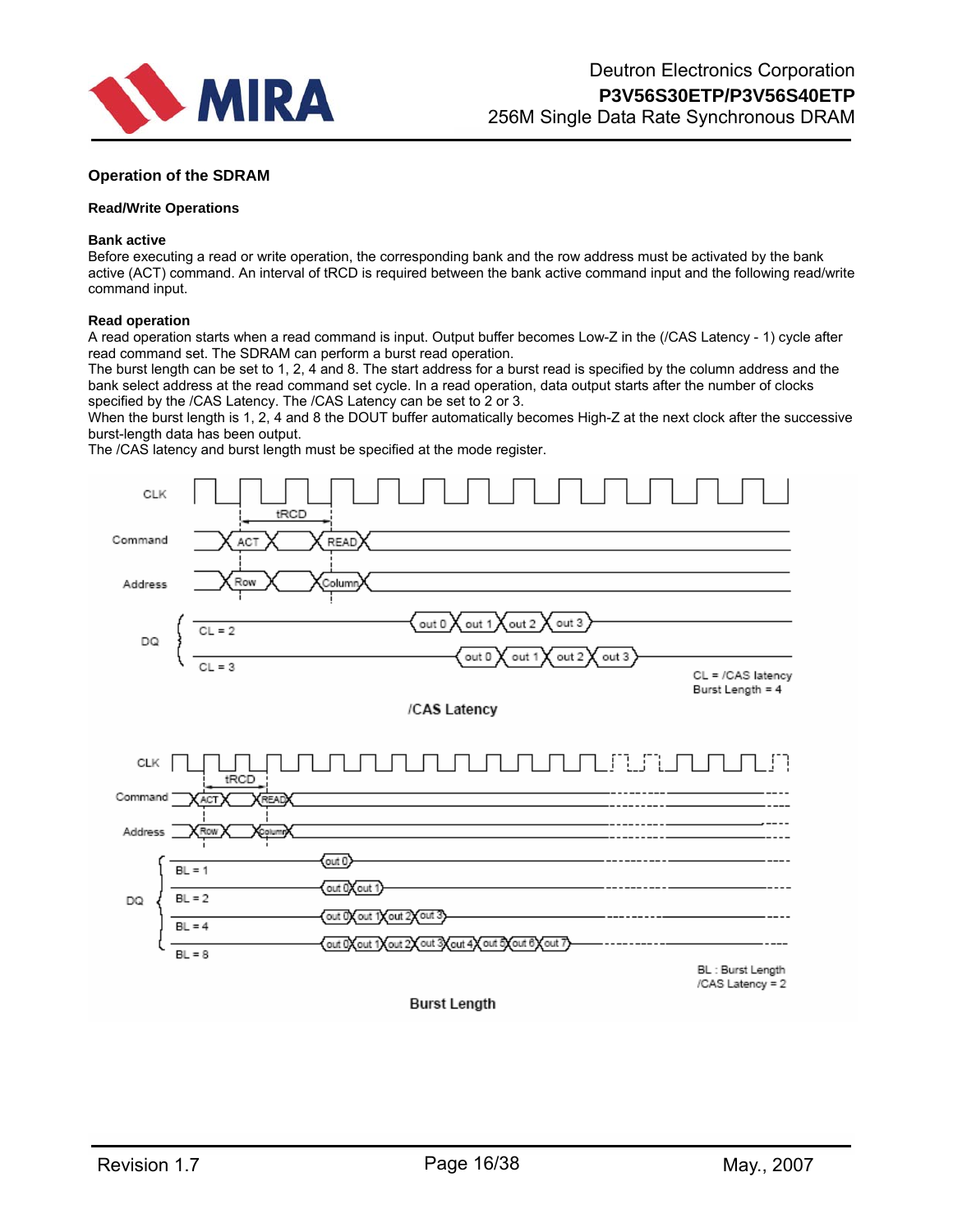

#### **Write operation**

Burst write or single write mode is selected

1. Burst write: A burst write operation is enabled by setting OPCODE A9 to 0. A burst write starts in the same clock as a write command set. (The latency of data input is 0 clock.) The burst length can be set to 1, 2, 4 and 8, like burst read operations. The write start address is specified by the column address and the bank select address at the write command set cycle.



2. Single write: A single write operation is enabled by setting OPCODE A9 to 1. In a single write operation, data is only written to the column address and the bank select address specified by the write command set cycle without regard to the burst length setting. (The latency of data input is 0 clock).

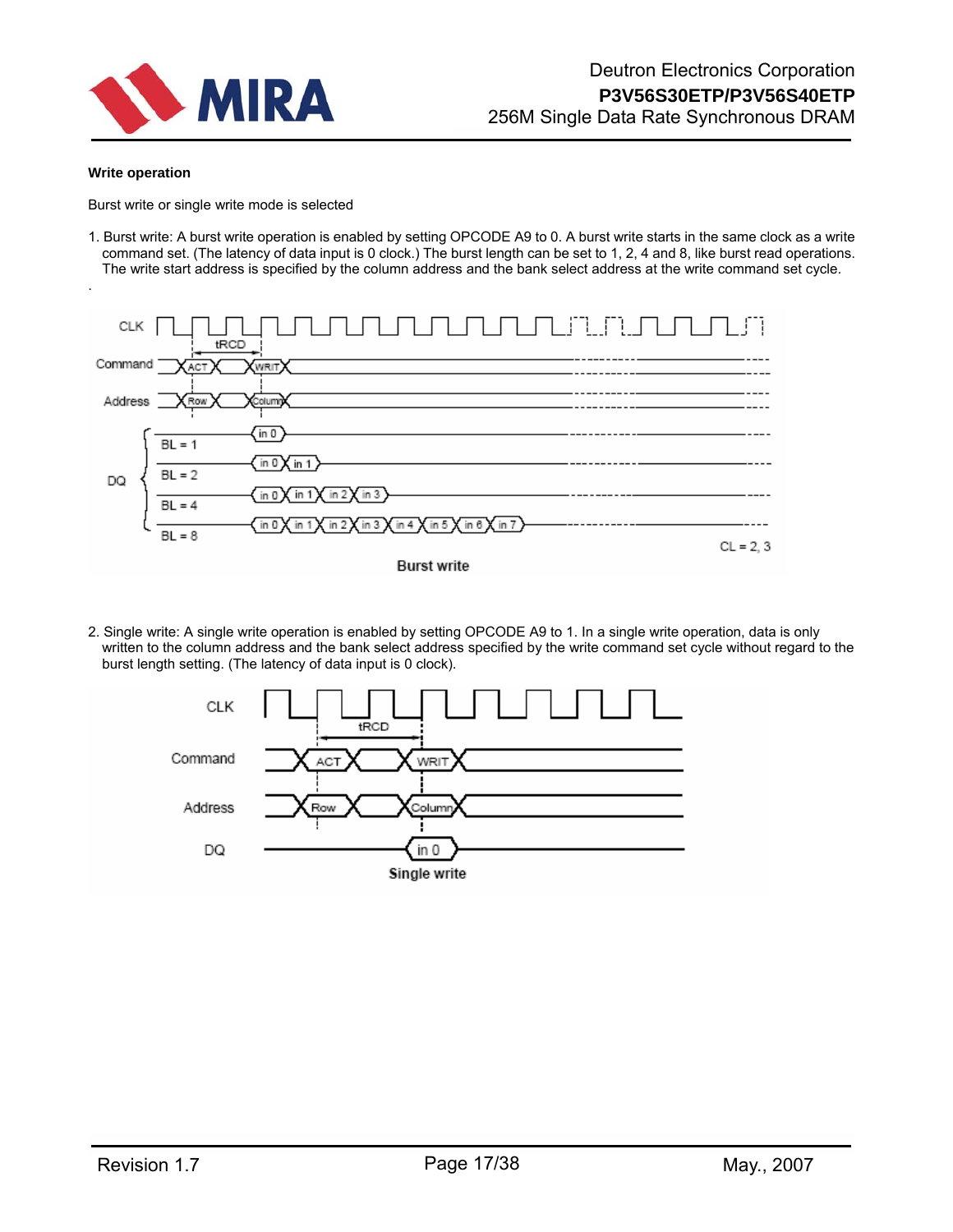

#### **Auto Precharge**

#### **Read with auto-precharge**

In this operation, since precharge is automatically performed after completing a read operation, a precharge command need not be executed after each read operation. The command executed for the same bank after the execution of this command must be the bank active (ACT) command. In addition, an interval defined by *l*APR is required before execution of the next command.

#### **[Clock cycle time]**





#### **Write with auto-precharge**

In this operation, since precharge is automatically performed after completing a burst write or single write operation, a precharge command need not be executed after each write operation. The command executed for the same bank after the execution of this command must be the bank active (ACT) command. In addition, an interval of *l*DAL is required between the final valid data input and input of next command.



and an interval of tRAS (IRAS) is required between previous active (ACT) command and internal precharge "...".

## Burst Write (BL = 4)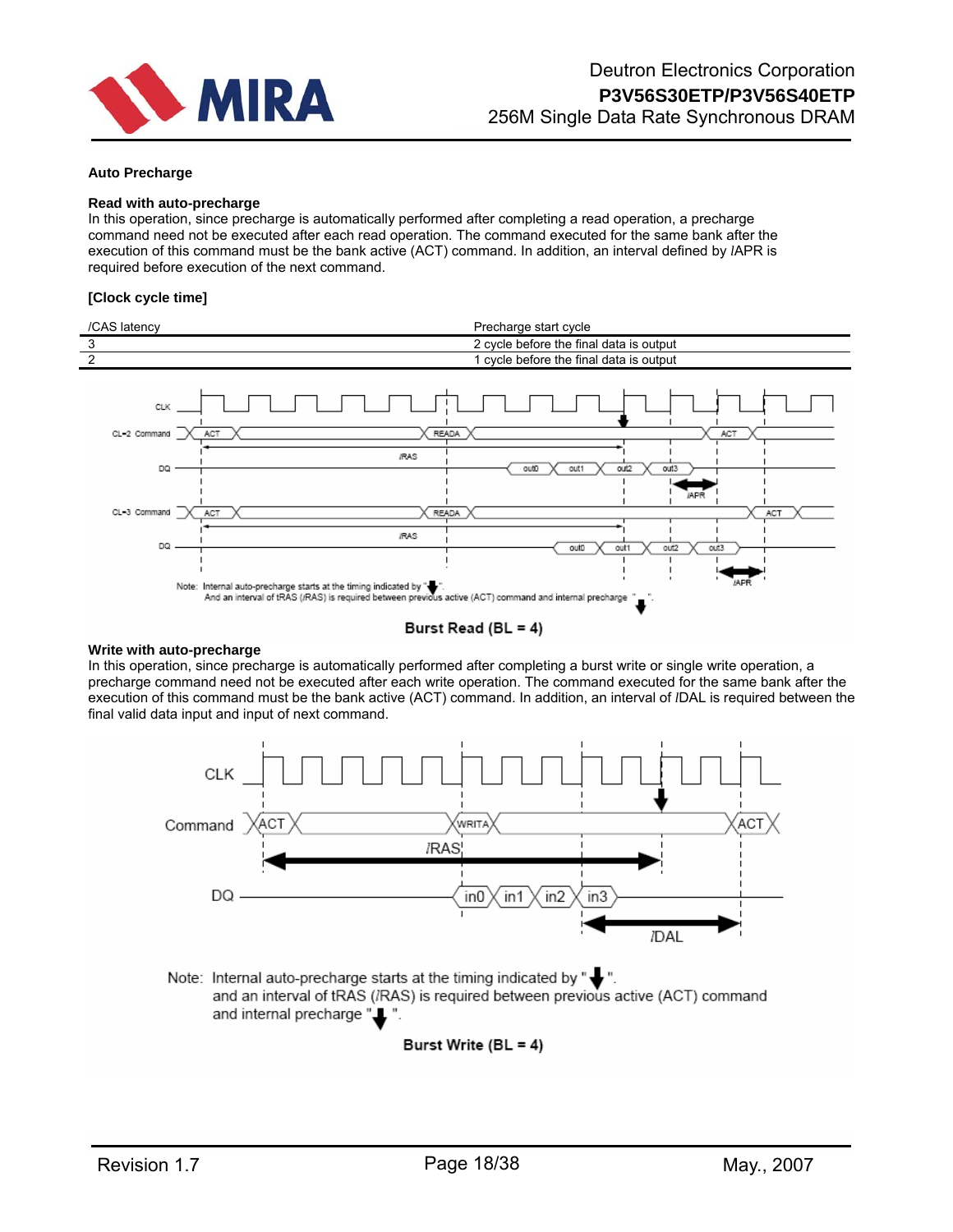



## **Burst Stop Command**

During a read cycle, when the burst stop command is issued, the burst read data are terminated and the data bus goes to High-Z after the /CAS latency from the burst stop command.

**Single Write** 



During a write cycle, when the burst stop command is issued, the burst write data are terminated and data bus goes to High-Z at the same clock with the burst stop command.

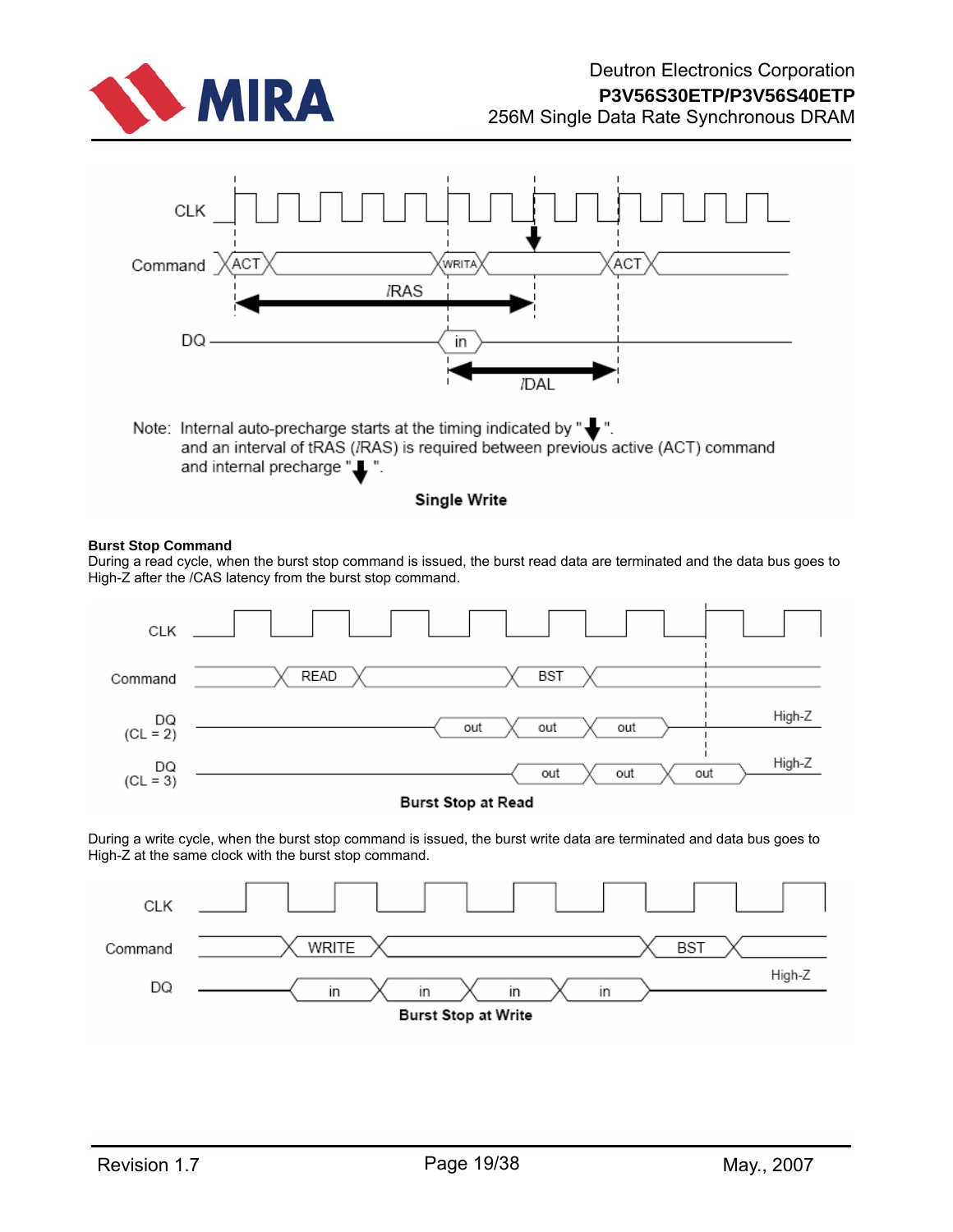

#### **Command Intervals**

#### **Read command to Read command interval**

1. Same bank, same ROW address: When another read command is executed at the same ROW address of the same bank as the preceding read command execution, the second read can be performed after an interval of no less than 1 clock. Even when the first command is a burst read that is not yet finished, the data read by the second command will be valid.



#### READ to READ Command Interval (same ROW address in same bank)

- 2. Same bank, different ROW address: When the ROW address changes on same bank, consecutive read commands cannot be executed; it is necessary to separate the two read commands with a precharge command and a bank active command.
- 3. Different bank: When the bank changes, the second read can be performed after an interval of no less than 1 clock, provided that the other bank is in the bank active state. Even when the first command is a burst read that is not yet finished, the data read by the second command will be valid.

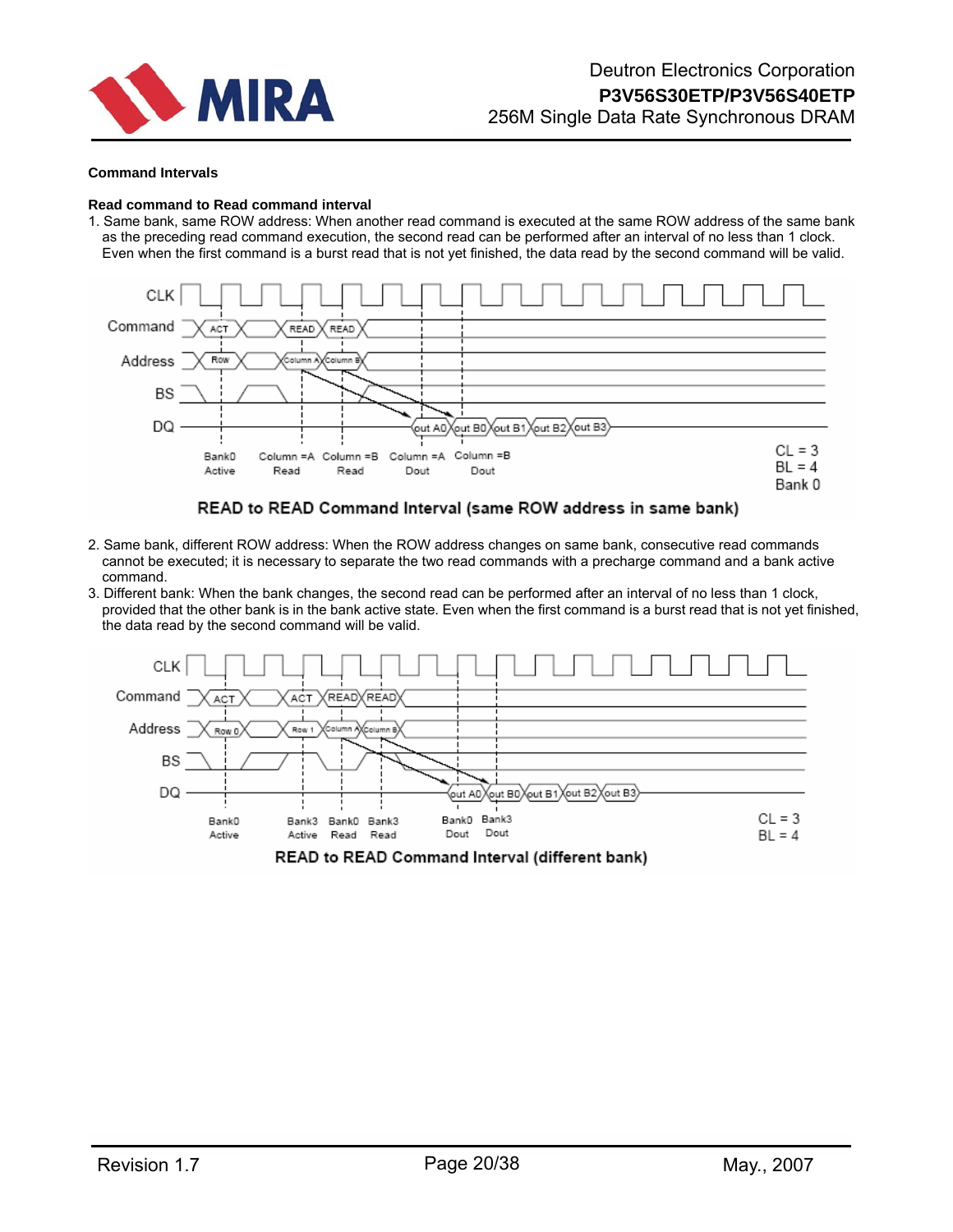

#### **Write command to Write command interval**

1. Same bank, same ROW address: When another write command is executed at the same ROW address of the same bank as the preceding write command, the second write can be performed after an interval of no less than 1 clock. In the case of burst writes, the second write command has priority.



#### WRITE to WRITE Command Interval (same ROW address in same bank)

- 2. Same bank, different ROW address: When the ROW address changes, consecutive write commands cannot be executed; it is necessary to separate the two write commands with a precharge command and a bank active command.
- 3. Different bank: When the bank changes, the second write can be performed after an interval of no less than 1 clock, provided that the other bank is in the bank active state. In the case of burst write, the second write command has priority.

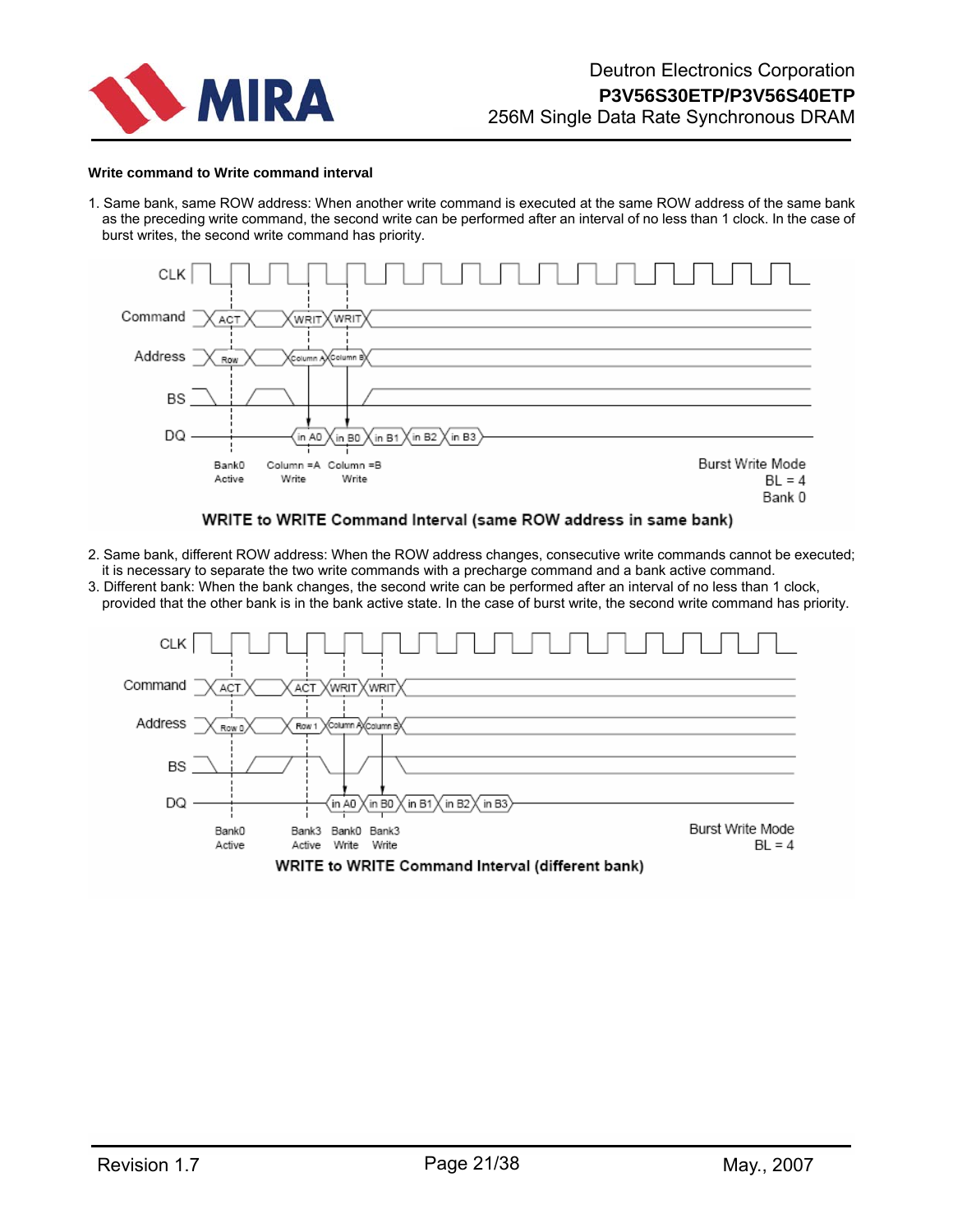

#### **Read command to Write command interval**

1. Same bank, same ROW address: When the write command is executed at the same ROW address of the same bank as the preceding read command, the write command can be performed after an interval of no less than 1 clock. However, DQMU and DQML must be set High so that the output buffer becomes High-Z before data input.



- 2. Same bank, different ROW address: When the ROW address changes, consecutive write commands cannot be executed; it is necessary to separate the two commands with a precharge command and a bank active command.
- 3. Different bank: When the bank changes, the write command can be performed after an interval of no less than 1 cycle, provided that the other bank is in the bank active state. However, DQMU and DQML must be set High so that the output buffer becomes High-Z before data input.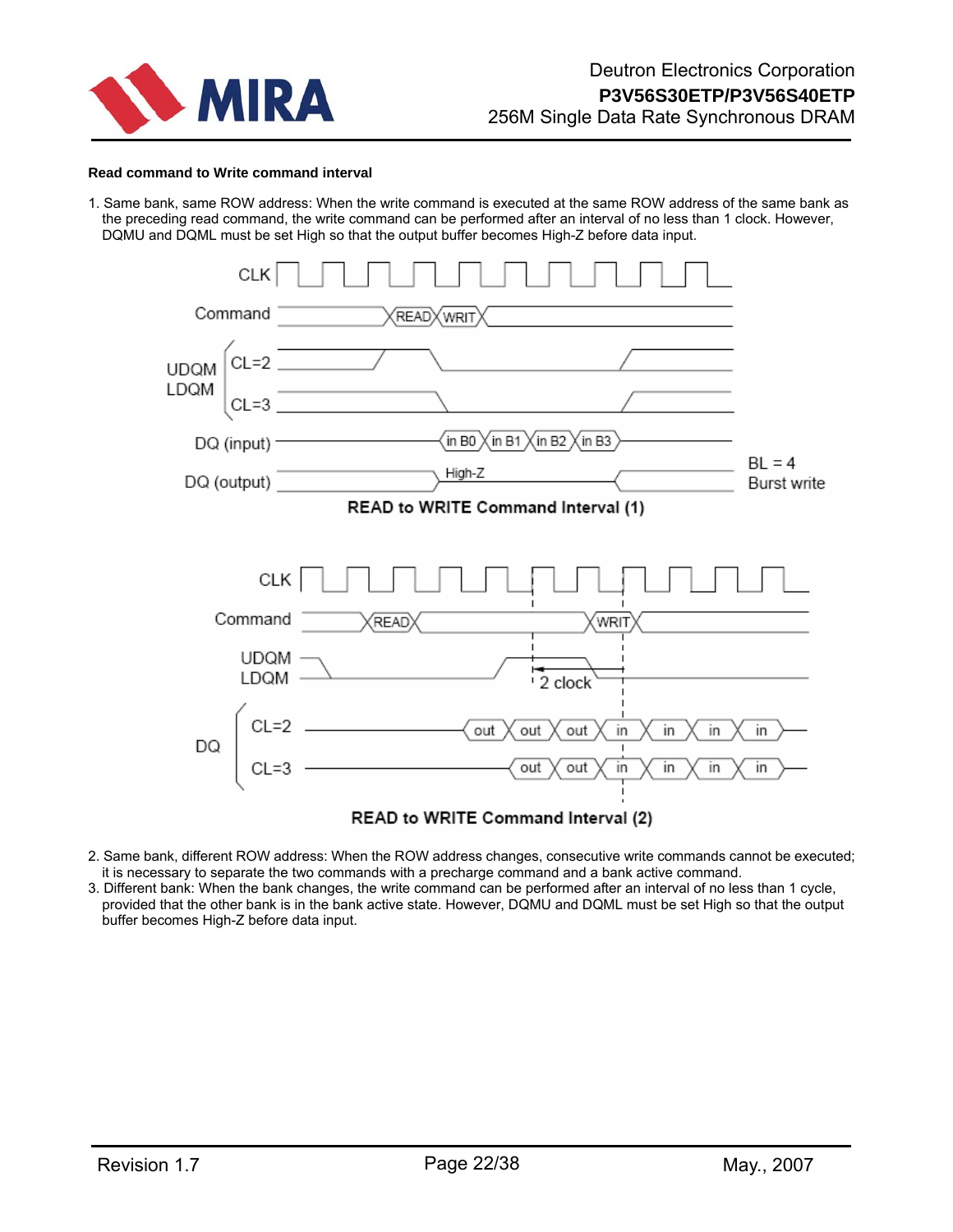

#### **Write command to Read command interval:**

1. Same bank, same ROW address: When the read command is executed at the same ROW address of the same bank as the preceding write command, the read command can be performed after an interval of no less than 1 clock. However, in the case of a burst write, data will continue to be written until one clock before the read command is executed.



2. Same bank, different ROW address: When the ROW address changes, consecutive read commands cannot be executed; it is necessary to separate the two commands with a precharge command and a bank active command.

3. Different bank: When the bank changes, the read command can be performed after an interval of no less than 1 clock, provided that the other bank is in the bank active state. However, in the case of a burst write, data will continue to be written until one clock before the read command is executed (as in the case of the same bank and the same address).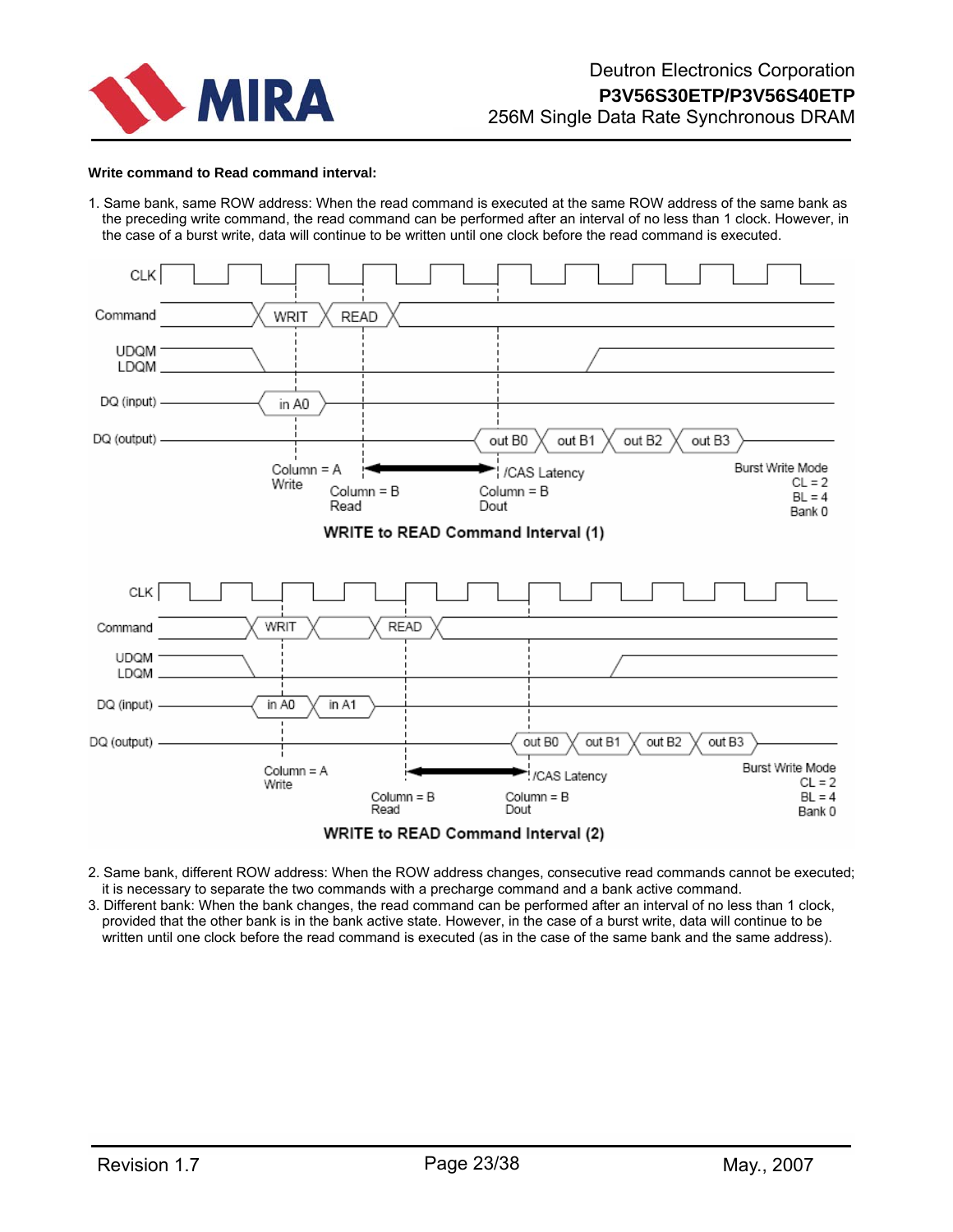

#### **Read with auto precharge to Read command interval**

1. Different bank: When some banks are in the active state, the second read command (another bank) is executed. Even when the first read with auto-precharge is a burst read that is not yet finished, the data read by the second command is valid. The internal auto-precharge of one bank starts at the next clock of the second command.



## Read with Auto Precharge to Read Command Interval (Different bank)

2. Same bank: The consecutive read command (the same bank) is illegal.

#### **Write with auto precharge to Write command interval**

1. Different bank: When some banks are in the active state, the second write command (another bank) is executed. In the case of burst writes, the second write command has priority. The internal auto-precharge of one bank starts 2 clocks later from the second command.



## Write with Auto Precharge to Write Command Interval (Different bank)

2. Same bank: The consecutive write command (the same bank) is illegal.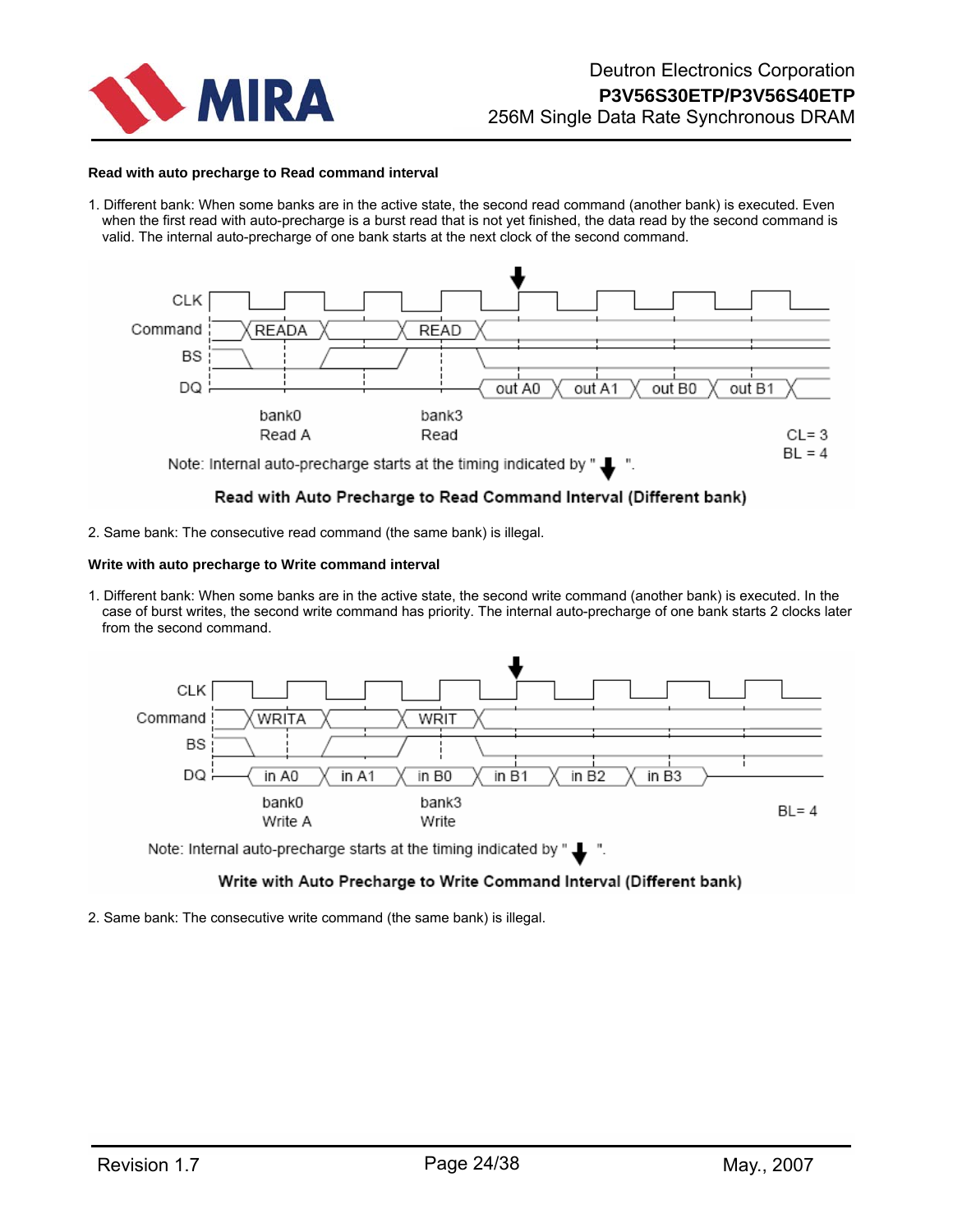

#### **Read with auto precharge to Write command interval**

1. Different bank: When some banks are in the active state, the second write command (another bank) is executed. However, DQMU and DQML must be set High so that the output buffer becomes High-Z before data input. The internal auto-precharge of one bank starts at the next clock of the second command.



Note: Internal auto-precharge starts at the timing indicated by "

## Read with Auto Precharge to Write Command Interval (Different bank)

2. Same bank: The consecutive write command from read with auto precharge (the same bank) is illegal. It is necessary to separate the two commands with a bank active command.

#### **Write with auto precharge to Read command interval**

1. Different bank: When some banks are in the active state, the second read command (another bank) is executed. However, in case of a burst write, data will continue to be written until one clock before the read command is executed. The internal auto-precharge of one bank starts at 2 clocks later from the second command.



## Write with Auto Precharge to Read Command Interval (Different bank)

2. Same bank: The consecutive read command from write with auto precharge (the same bank) is illegal. It is necessary to separate the two commands with a bank active command.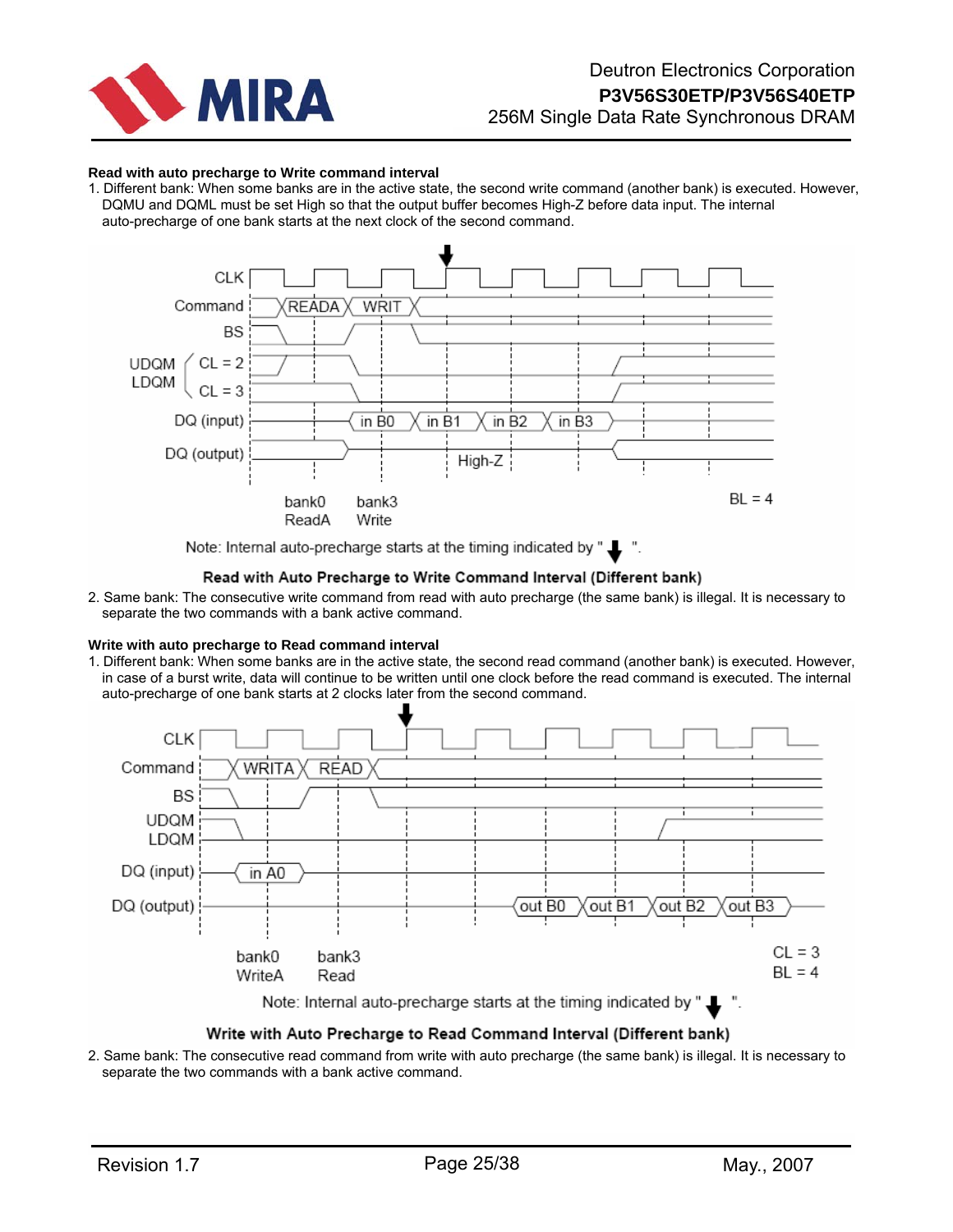

#### **Read command to Precharge command interval (same bank)**

When the precharge command is executed for the same bank as the read command that preceded it, the minimum interval between the two commands is one clock. However, since the output buffer then becomes High-Z after the clocks defined by *l*HZP, there is a case of interruption to burst read data output will be interrupted, if the precharge command is input during burst read. To read all data by burst read, the clocks defined by *l*EP must be assured as an interval from the final data output to precharge command execution.

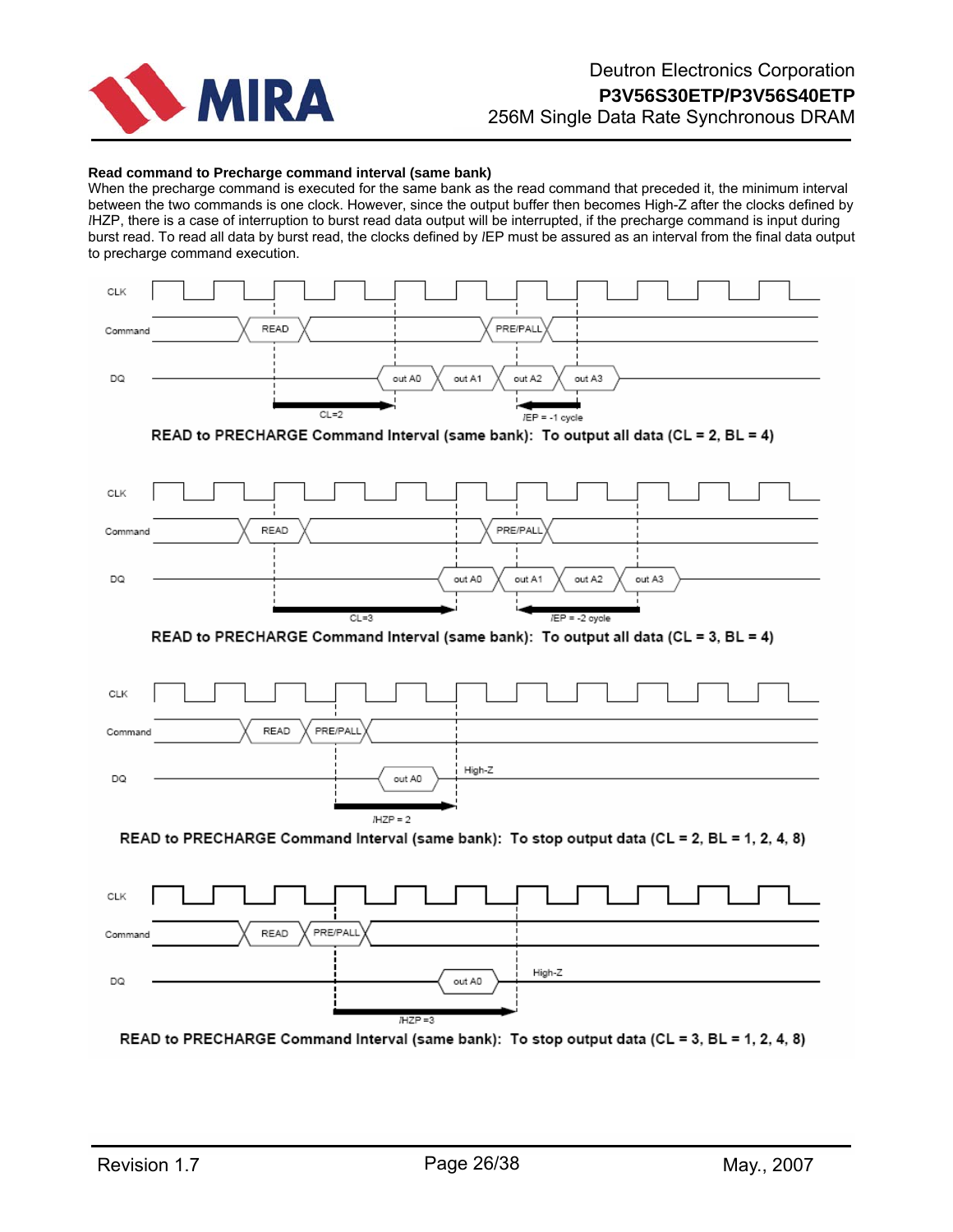

### **Write command to Precharge command interval (same bank)**

When the precharge command is executed for the same bank as the write command that preceded it, the minimum interval between the two commands is 1 clock. However, if the burst write operation is unfinished, the input data must be masked by means of DQMU and DQML for assurance of the clock defined by tDPL.





WRITE to PRECHARGE Command Interval (same bank) (BL = 4 (To write all data))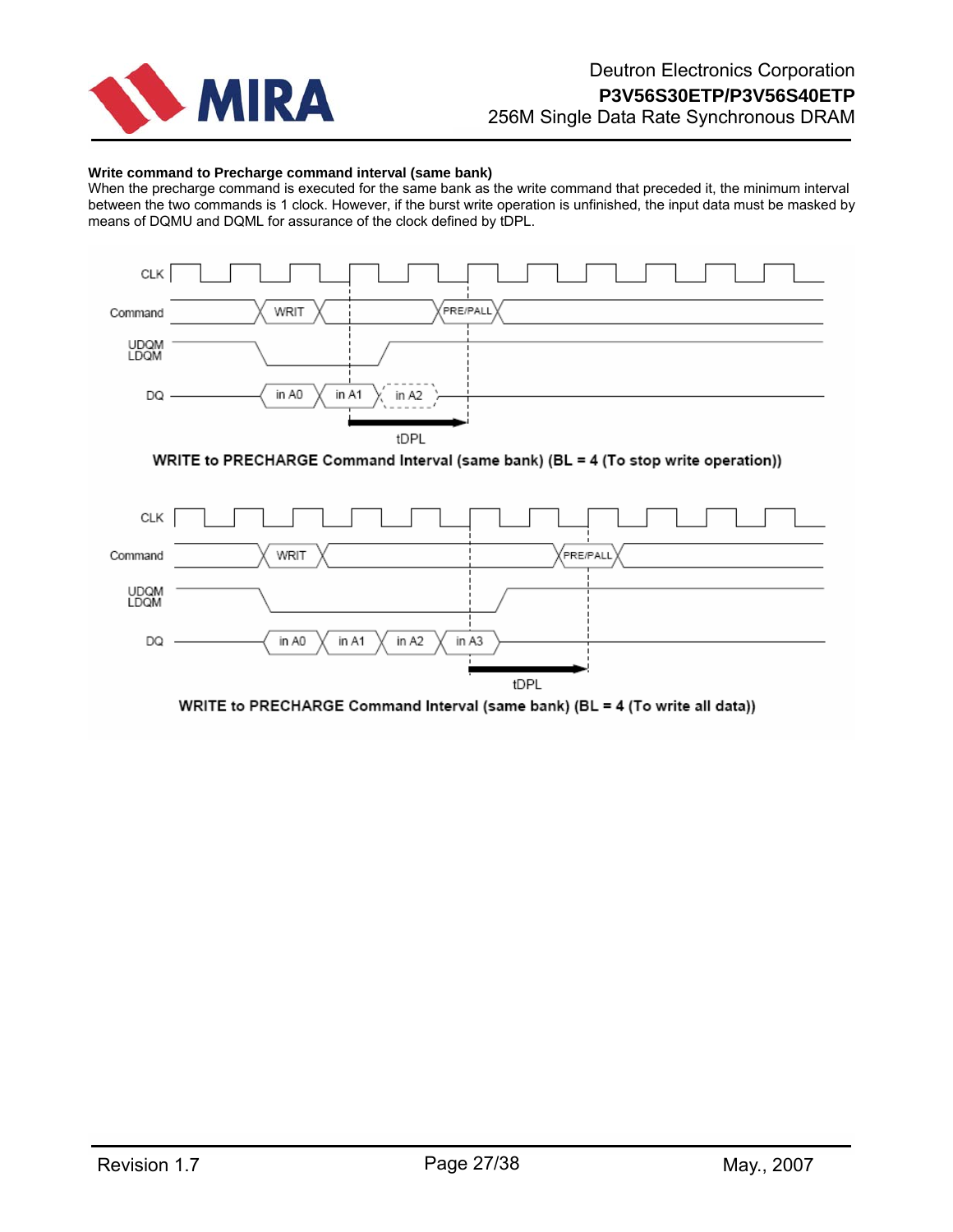

#### **Bank active command interval**

- 1. Same bank: The interval between the two bank active commands must be no less than tRC.
- 2. In the case of different bank active commands: The interval between the two bank active commands must be no less than tRRD.



#### **Mode register set to Bank active command interval**

The interval between setting the mode register and executing a bank active command must be no less than *l*MRD.



Mode register set to Bank active command interval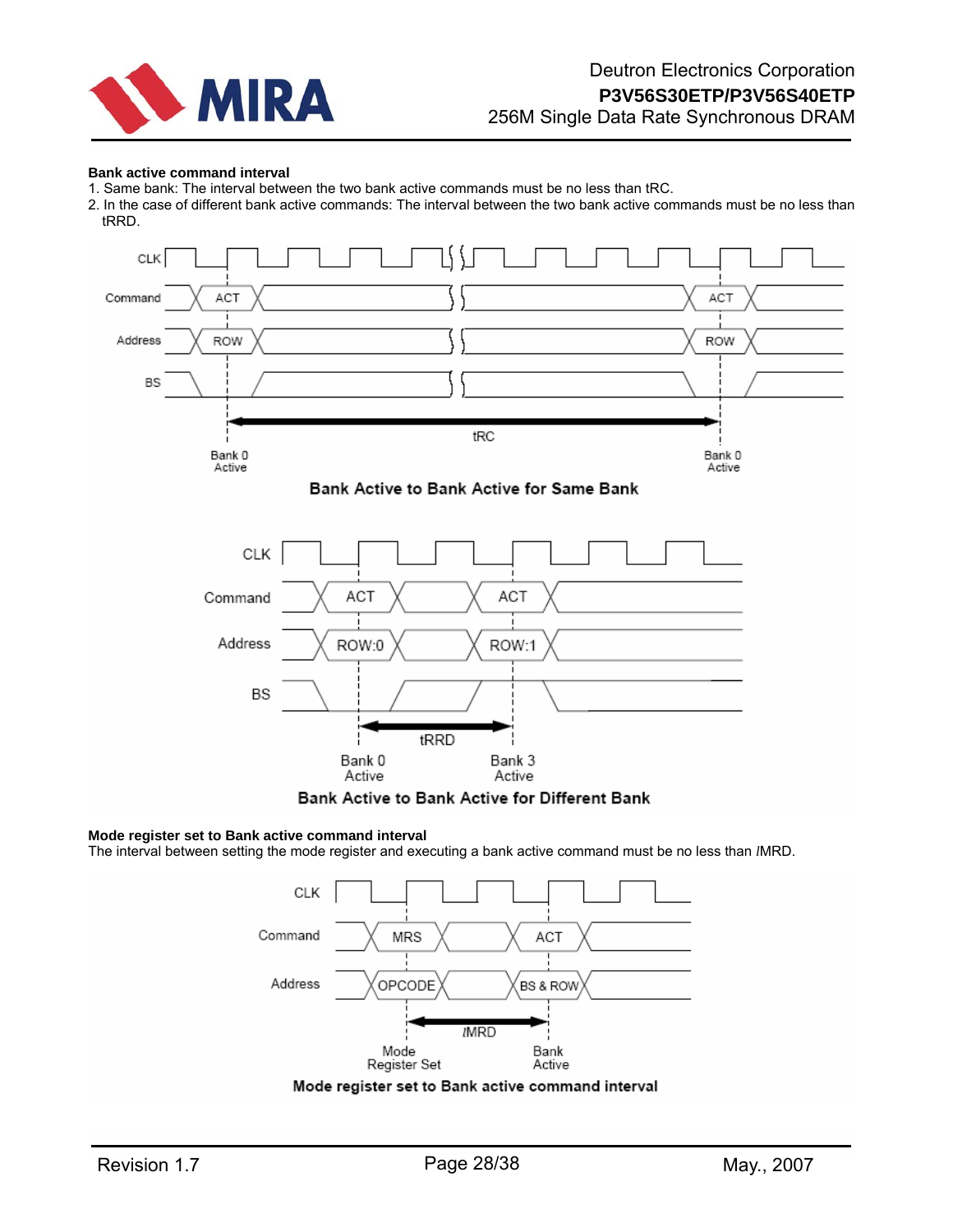

### **DQM Control**

The DQMU and DQML mask the upper and lower bytes of the DQ data, respectively. The timing of DQMU and DQML is different during reading and writing.

#### **Reading**

When data is read, the output buffer can be controlled by DQMU and DQML. By setting DQMU and DQML to Low, the output buffer becomes Low-Z, enabling data output. By setting DQMU and DQML to High, the output buffer becomes High-Z, and the corresponding data is not output. However, internal reading operations continue. The latency of DQMU and DQML during reading is 2 clocks.

#### **Writing**

Input data can be masked by DQMU and DQML. By setting DQM to Low, data can be written. In addition, when DQMU and DQML are set to High, the corresponding data is not written, and the previous data is held. The latency of DQMU and DQML during writing is 0 clock.

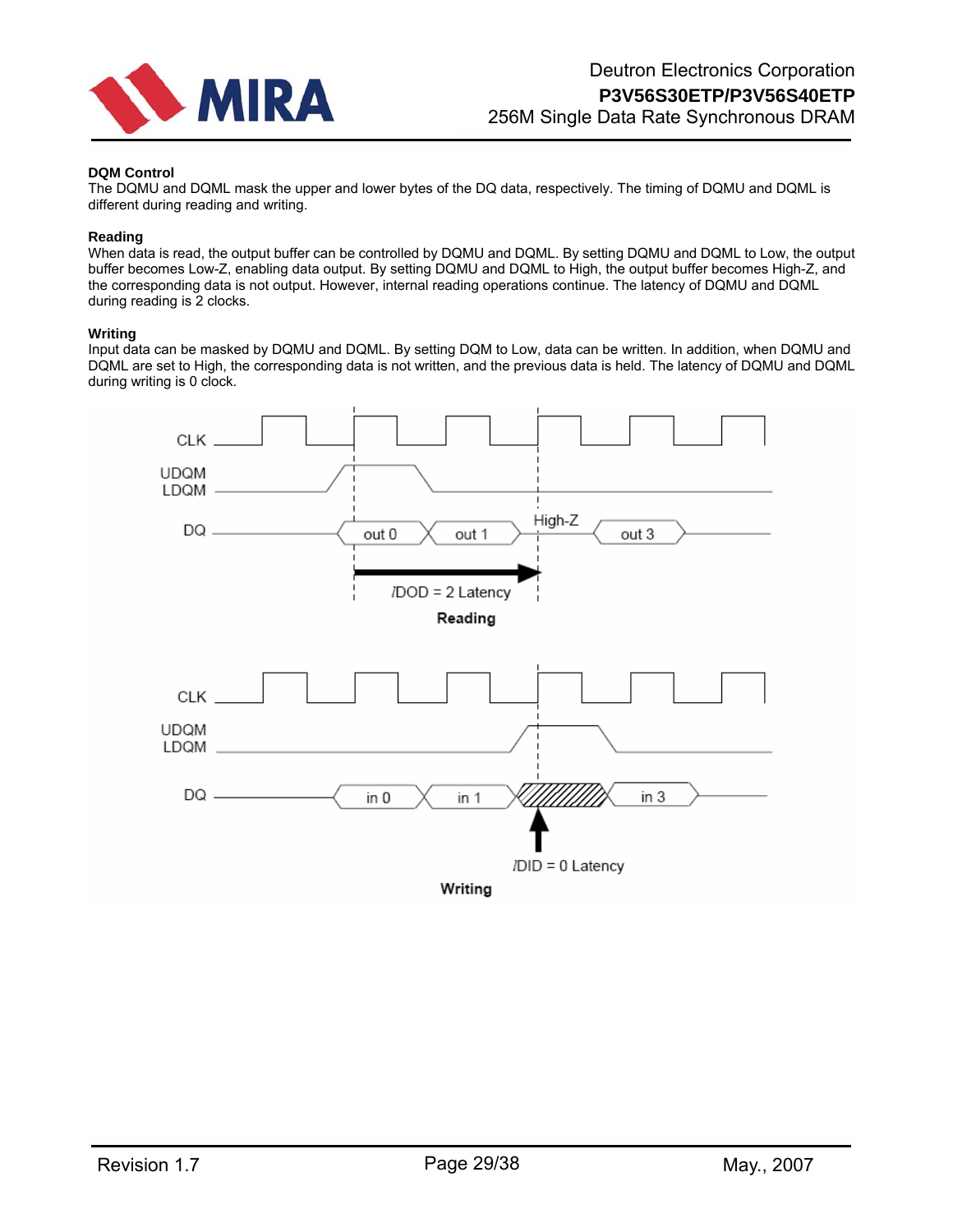

#### **Refresh**

#### **Auto-refresh**

All the banks must be precharged before executing an auto-refresh command. Since the auto-refresh command updates the internal counter every time it is executed and determines the banks and the ROW addresses to be refreshed, external address specification is not required. The refresh cycles are required to refresh all the ROW addresses within tREF (max.). The output buffer becomes High-Z after auto-refresh start. In addition, since a precharge has been completed by an internal operation after the auto-refresh, an additional precharge operation by the precharge command is not required.

#### **Self-refresh**

After executing a self-refresh command, the self-refresh operation continues while CKE is held Low. During selfrefresh operation, all ROW addresses are refreshed by the internal refresh timer. A self-refresh is terminated by a self-refresh exit command. Before and after self-refresh mode, execute auto-refresh to all refresh addresses in or within tREF (max.) period on the condition 1 and 2 below.

- 1. Enter self-refresh mode within time as below\* after either burst refresh or distributed refresh at equal interval to all refresh addresses are completed.
- 2. Start burst refresh or distributed refresh at equal interval to all refresh addresses within time as below\*after exiting from self-refresh mode.

Note: tREF (max.) / refresh cycles.

#### **Others**

#### **Power-down mode**

The SDRAM enters power-down mode when CKE goes Low in the IDLE state. In power down mode, power consumption is suppressed by deactivating the input initial circuit. Power down mode continues while CKE is held Low. In addition, by setting CKE to High, the SDRAM exits from the power down mode, and command input is enabled from the next clock. In this mode, internal refresh is not performed.

#### **Clock suspend mode**

By driving CKE to Low during a bank active or read/write operation, the SDRAM enters clock suspend mode. During clock suspend mode, external input signals are ignored and the internal state is maintained. When CKE is driven High, the SDRAM terminates clock suspend mode, and command input is enabled from the next clock. For details, refer to the "CKE Truth Table".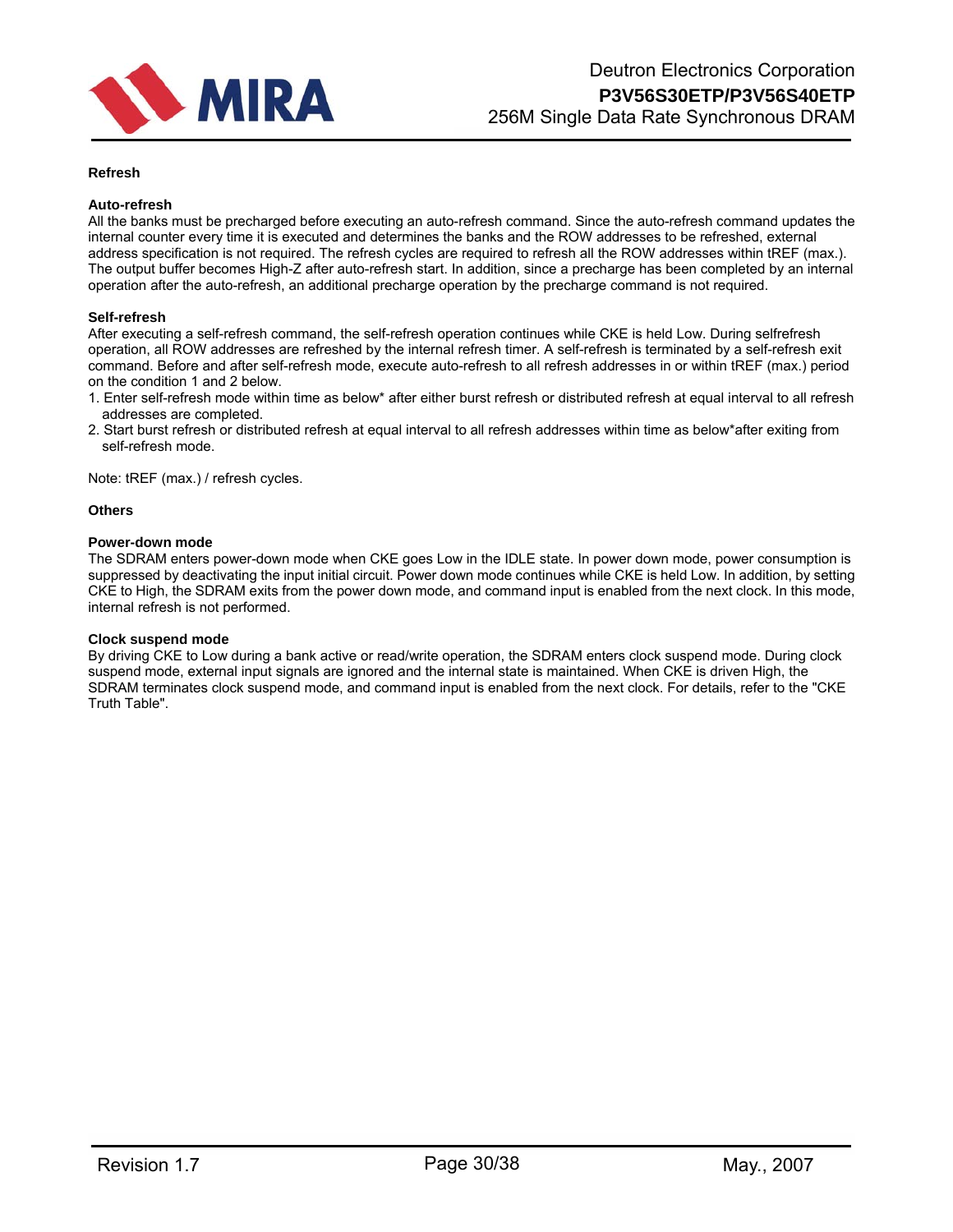

# **Timing Waveforms**

# **Read Cycle**



 $\overline{MS}$  = VOH or VOL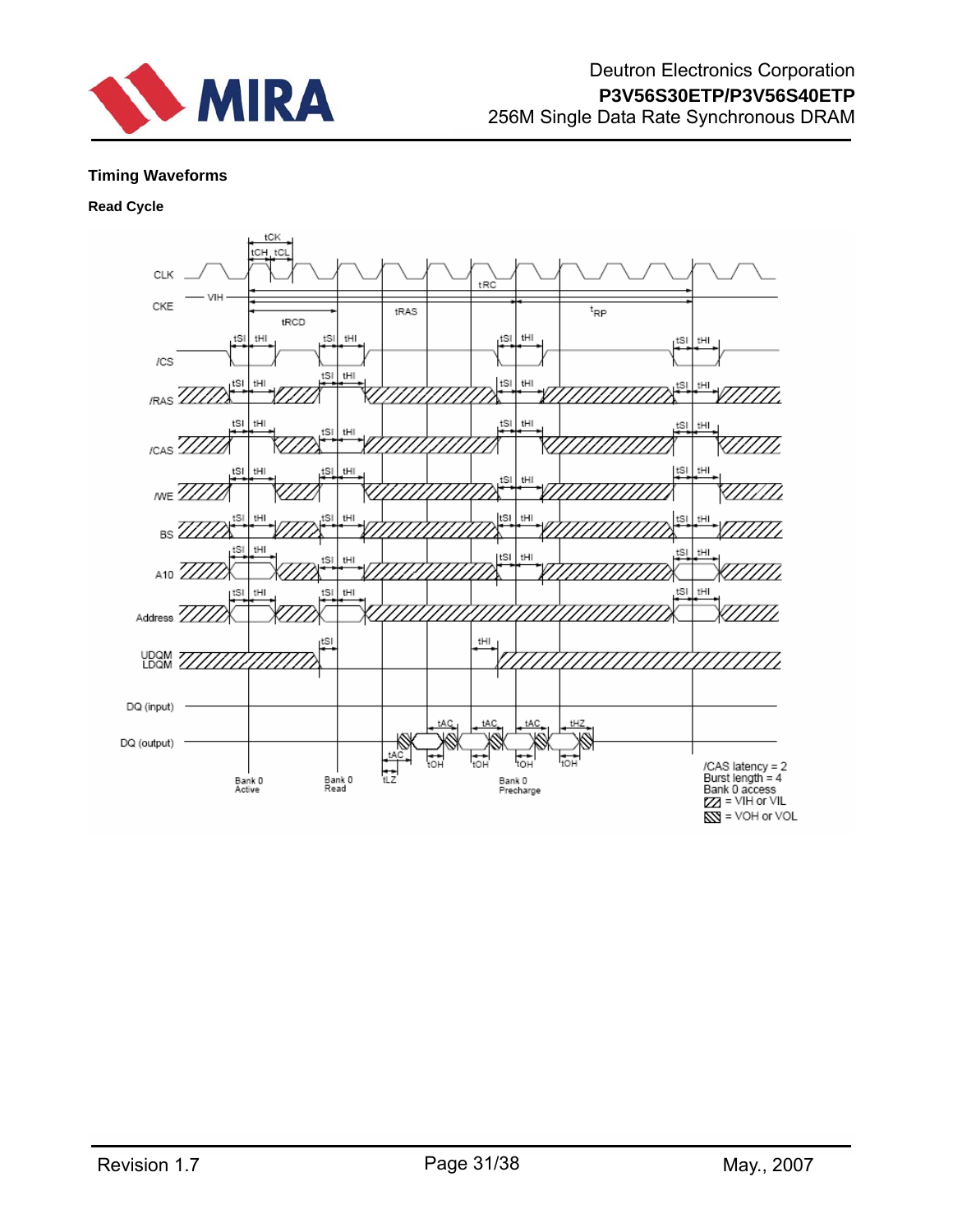

# **Write Cycle**

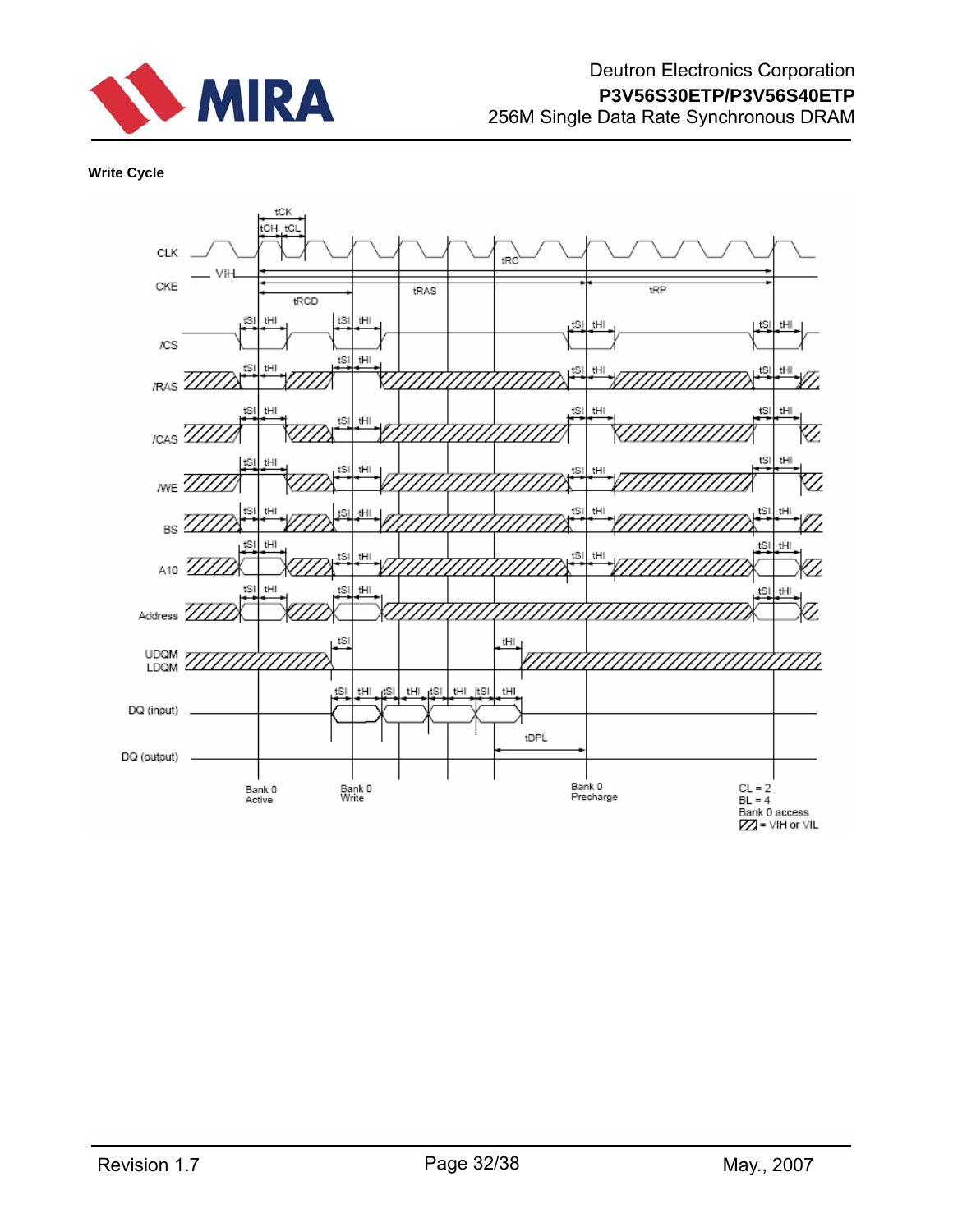

### **Mode Register Set Cycle**



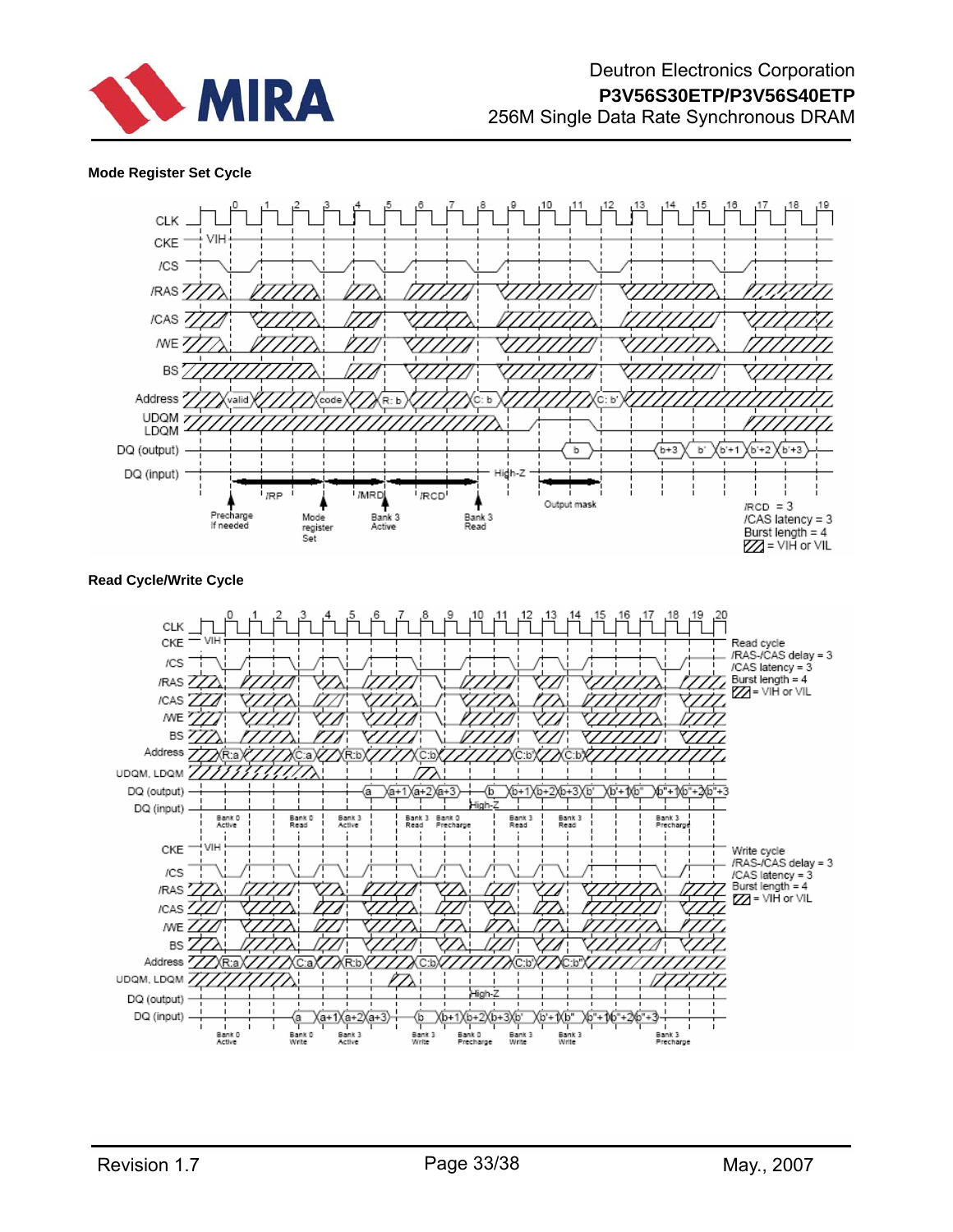

## **Read/Single Write Cycle**



 $ZZ = VIH$  or  $VIL$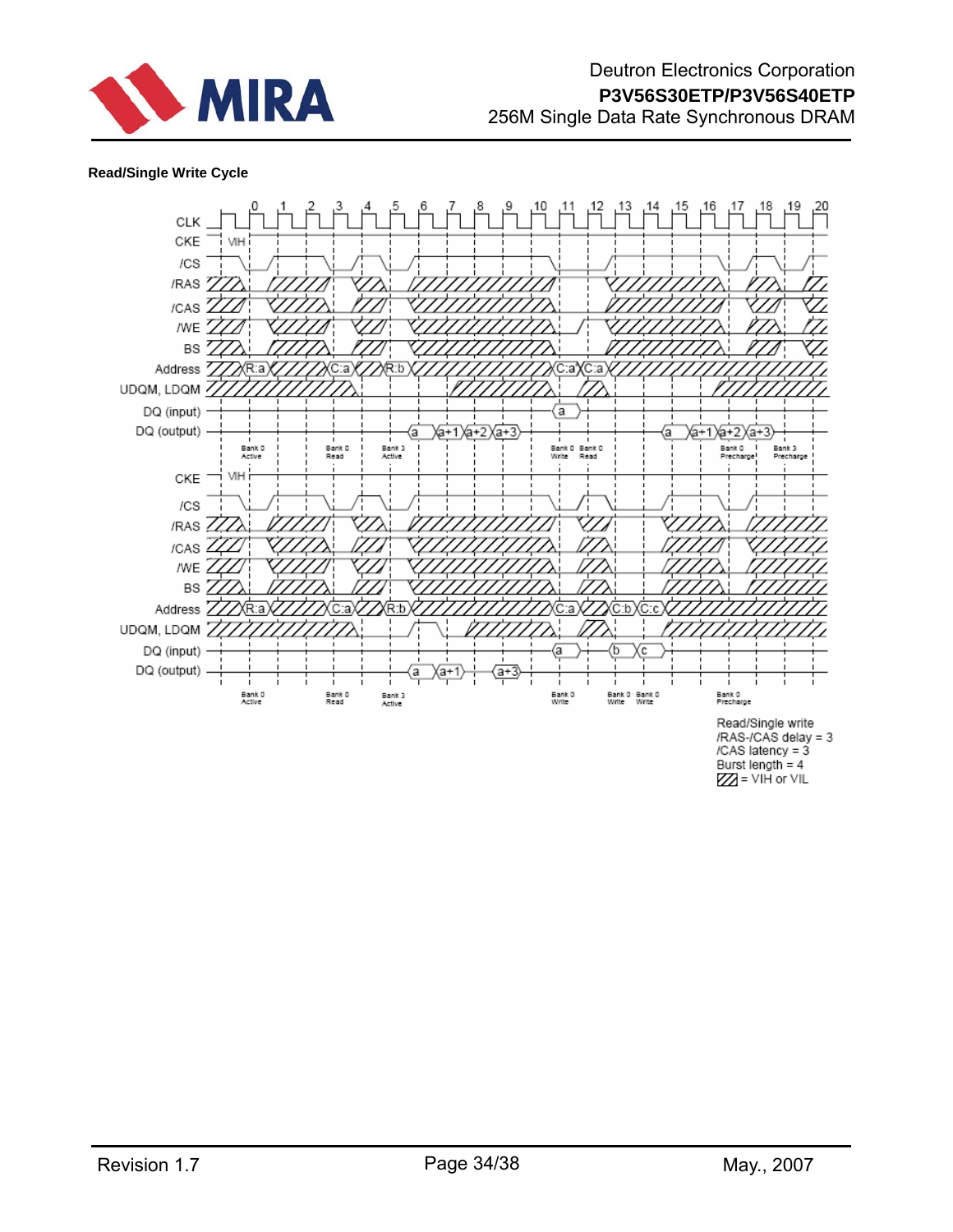

## **Read/Burst Write Cycle**

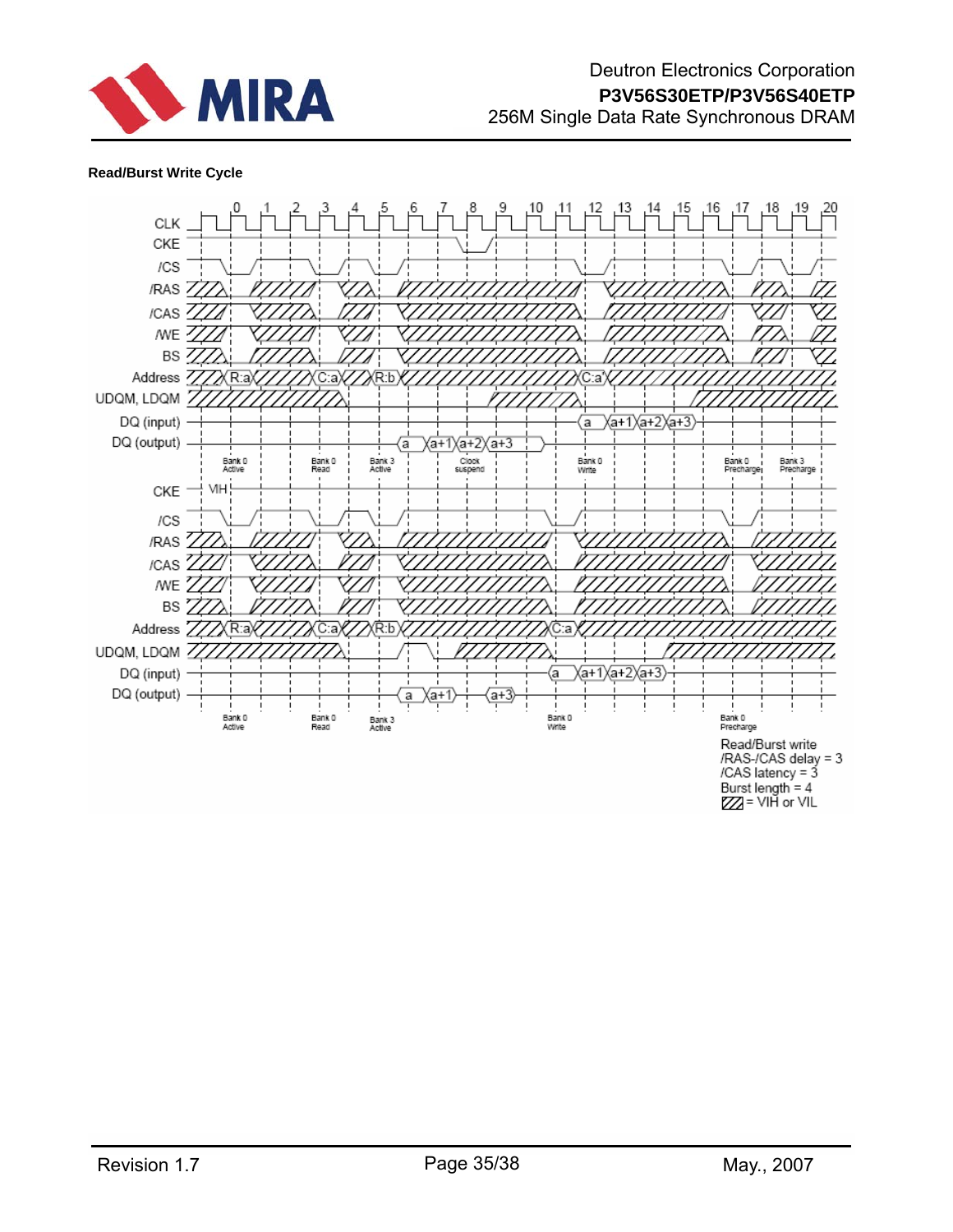

## **Auto Refresh Cycle**

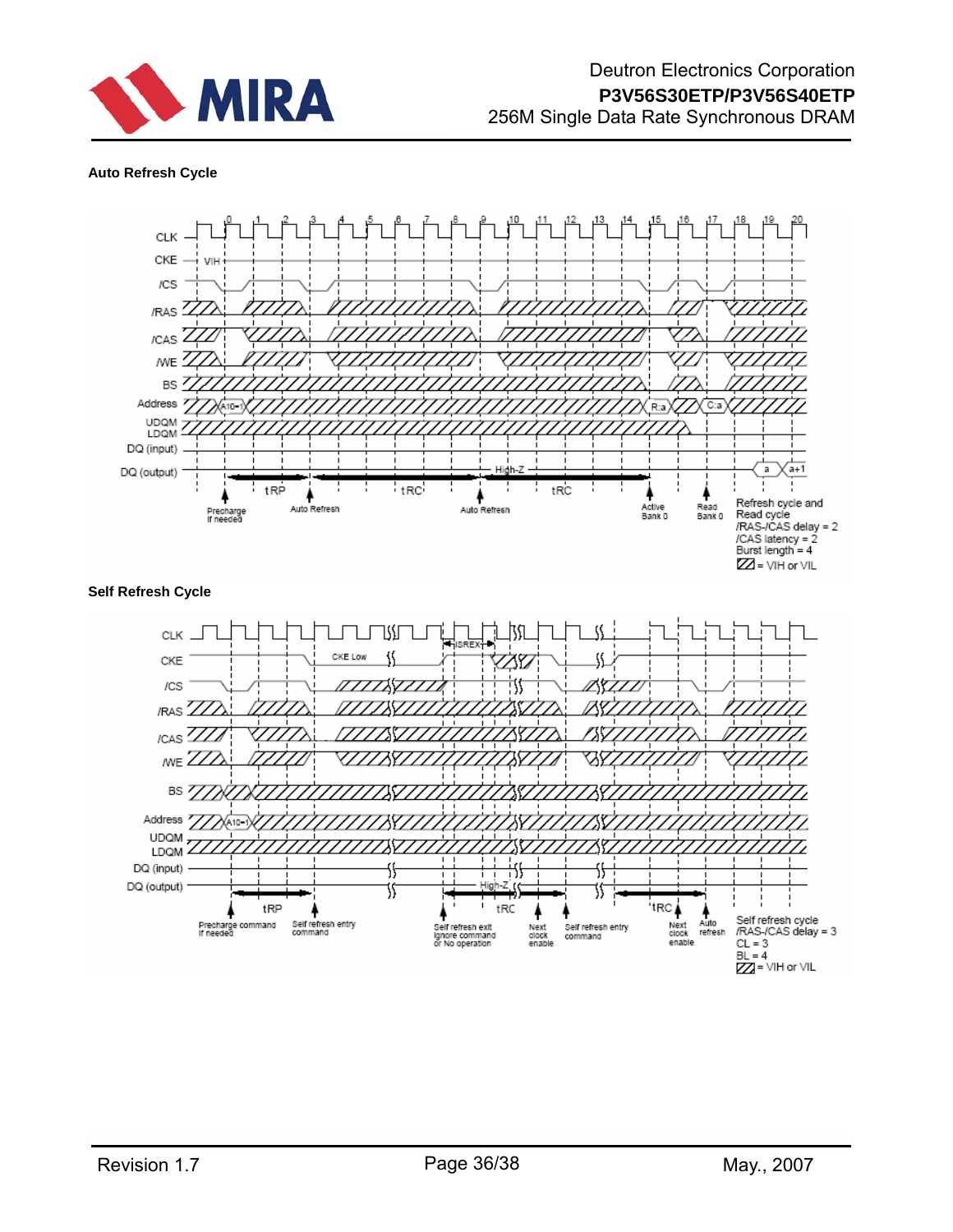

## **Clock Suspend Mode**